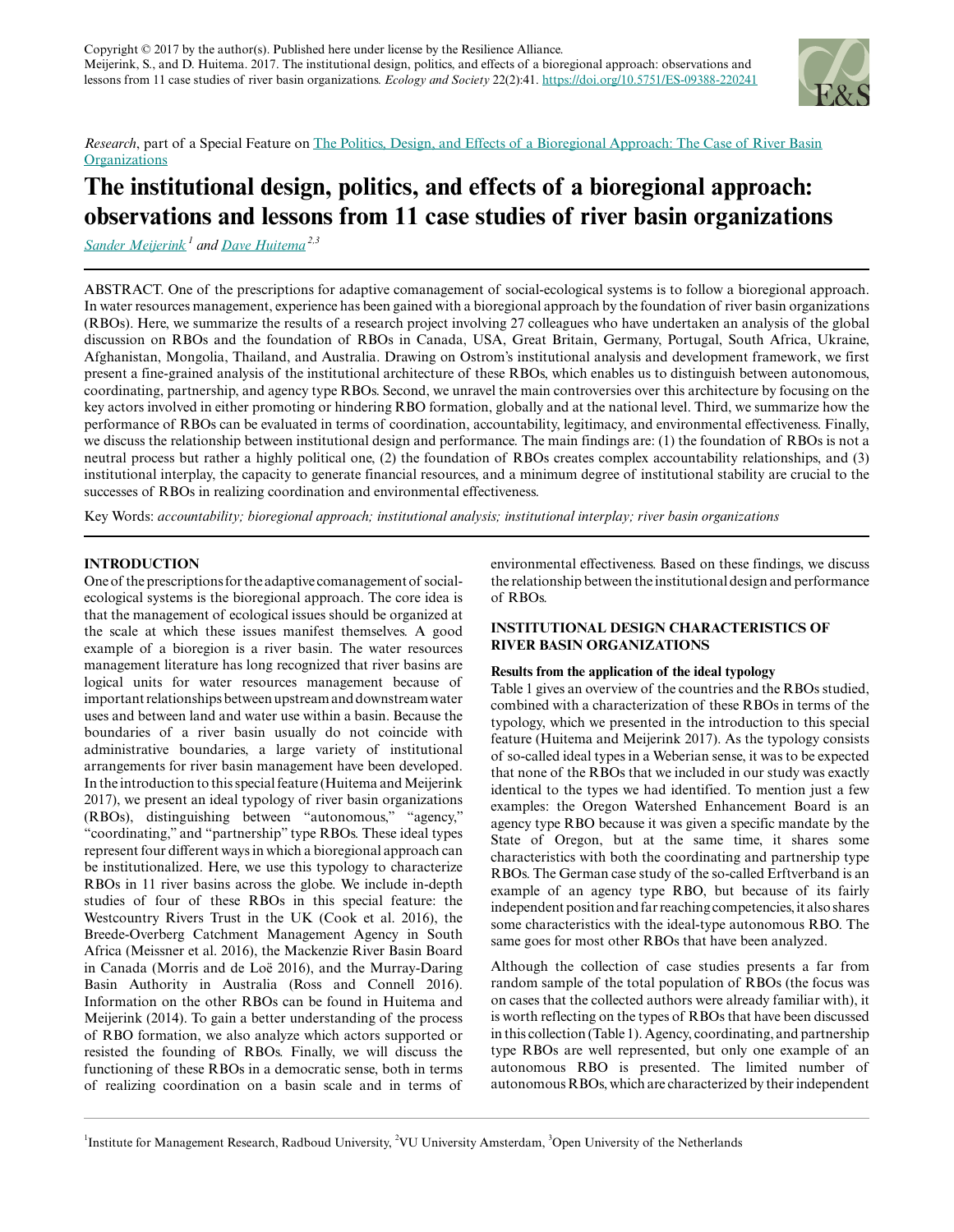| Country                  | Name of RBO                                    | Type of RBO  |
|--------------------------|------------------------------------------------|--------------|
| Canada                   | Mackenzie River Basin Board                    | Coordinating |
| United States of America | Oregon Watershed Enhancement Board             | Agency       |
| United Kingdom           | <b>Westcountry Rivers Trust</b>                | Partnership  |
| Germany                  | Erftverband                                    | Agency       |
| Portugal                 | <b>River Basin District Authorities</b>        | Autonomous   |
| South Africa             | Breede-Overberg Catchment Management Agency    | Agency       |
| Ukraine                  | Western Bug River Basin Administration         | Agency       |
|                          | Western Bug River Basin Council                | Coordinating |
| Afghanistan              | Lower Kunduz and Taloquan River Basin Agencies | Agency       |
|                          | Lower Kunduz and Taloquan River Basin Councils | Coordinating |
| Mongolia                 | River Basin Councils                           | Coordinating |
|                          | River Basin Administrations                    | Agency       |
| Thailand                 | Ping River Basin Committee                     | Coordinating |
|                          | Mae Kuang Sub-basin working group              | Coordinating |
| Australia                | Murray-Darling Basin Authority                 | Agency       |
|                          | Murray-Darling Basin Ministerial Council       | Coordinating |
|                          | Basin community committee                      | Coordinating |

**Table 1.** Characterization of the river basin organizations (RBOs).

position in comparison to other government organizations, is perhaps not surprising because shifts in governance in the direction of this type are rare (Schlager and Blomquist 2008). However, the academic literature on RBOs shows a clear preference for autonomous governance (Huitema et al. 2009). A second observation is that in quite a number of cases, we found more than one RBO in the same basin; often the presence of more than one RBO takes the form of a combination of an agency and a coordinating type RBO. In these cases, the agency type of RBO is given a specific mandate by the national government, and the coordinating type of RBO aims to broker between subnational governments, policy sectors, and different societal interests. Following the account by Jaspers and Gupta (2014), we can conclude that such institutional layering is not unique for the cases that we have included in our study. Jaspers and Gupta (2014:44) refer to the "increasing density of the organisational framework that operates at multiple levels of governance and has multiple influences from different social actors." We conclude that the typology we proposed in the introduction to this special feature has proven useful for a basic characterization of the RBOs and works when one wants to position case studies comparatively in the institutional landscape. At the same time, the case studies display a rich institutional variety, layering, and complexity that cannot be captured easily by suggesting that in every case only a single type is present.

#### **Rules of all stripes**

Having concluded that the typology of RBOs that we developed is sufficient for a quick scan but has some limitations, we continue our analysis on the basis of the various rule types that were behind the typology for a more disaggregated analysis. We derived these types from Elinor Ostrom"s institutional analysis and development framework (Kiser and Ostrom 1982). Table 2 summarizes the authority, aggregation, boundary, information, and pay-off rules for each RBO.

#### *Authority rules*

After comparing the authority rules of the RBOs, we observe that a distinction can be made between RBOs with a narrow mandate and those with a broad mandate. The Oregon Watershed

Enhancement Board, for instance, was founded only for the restoration of salmon habitat (Lach and Calvert 2014). In contrast, the German Erftverband has a broad mandate that covers groundwater and surface water management, water quality and quantity, sewerage, waste water treatment, planning, and monitoring (Hüesker and Bernhardt 2014). It should be noted, however, that the formal mandate that RBOs have is not always in line with the issues that they focus on in practice. The Afghan river basin agencies, for instance, have a very broad mandate on paper, but in practice, they focus on allocation issues only (Warner and Thomas 2014).

We can also conclude that the authorities acquired by RBOs can derive from multiple sources, and these are different for all types. The only autonomous RBO we encountered in our study (in Portugal) derived its authority directly from legislation adopted by Parliament. In the case of coordinating RBOs, the mandate depends on the willingness of the contracting parties to transfer power to the RBO (in the case of the Mackenzie River Basin Board [Morris and de Loë 2016], these are the Canadian provinces that founded it). For agency type RBOs, the mandate depends on the willingness of the "principal" (see Waterman and Meier 1998) to delegate a certain number of authorities (for examples, see the Ukrainian [Hagemann and Leidel 2014] and Mongolian [Dombrowsky et al. 2014] River Basin Administrations and the Murray-Darling basin organization [Ross and Connell 2016]). In the case of partnership type RBOs, it is the founding members who decide on the scope of activities and decision-making power themselves (e.g., see Westcountry Rivers Trust; Cook et al. 2016).

Because the 11 case studies had a longitudinal perspective, we were also able to investigate whether patterns in their development are present, such as gradual institutionalization, development from coordinating RBOs to autonomous RBOs, or from a relatively small to a broad mandate. We did not observe any progressive or even consistent pattern of development in the cases studied. In fact, our observations rather confirm Jaspers and Gupta's (2014) statement that there is nothing linear in RBO development and that the evolution of every RBO is context specific.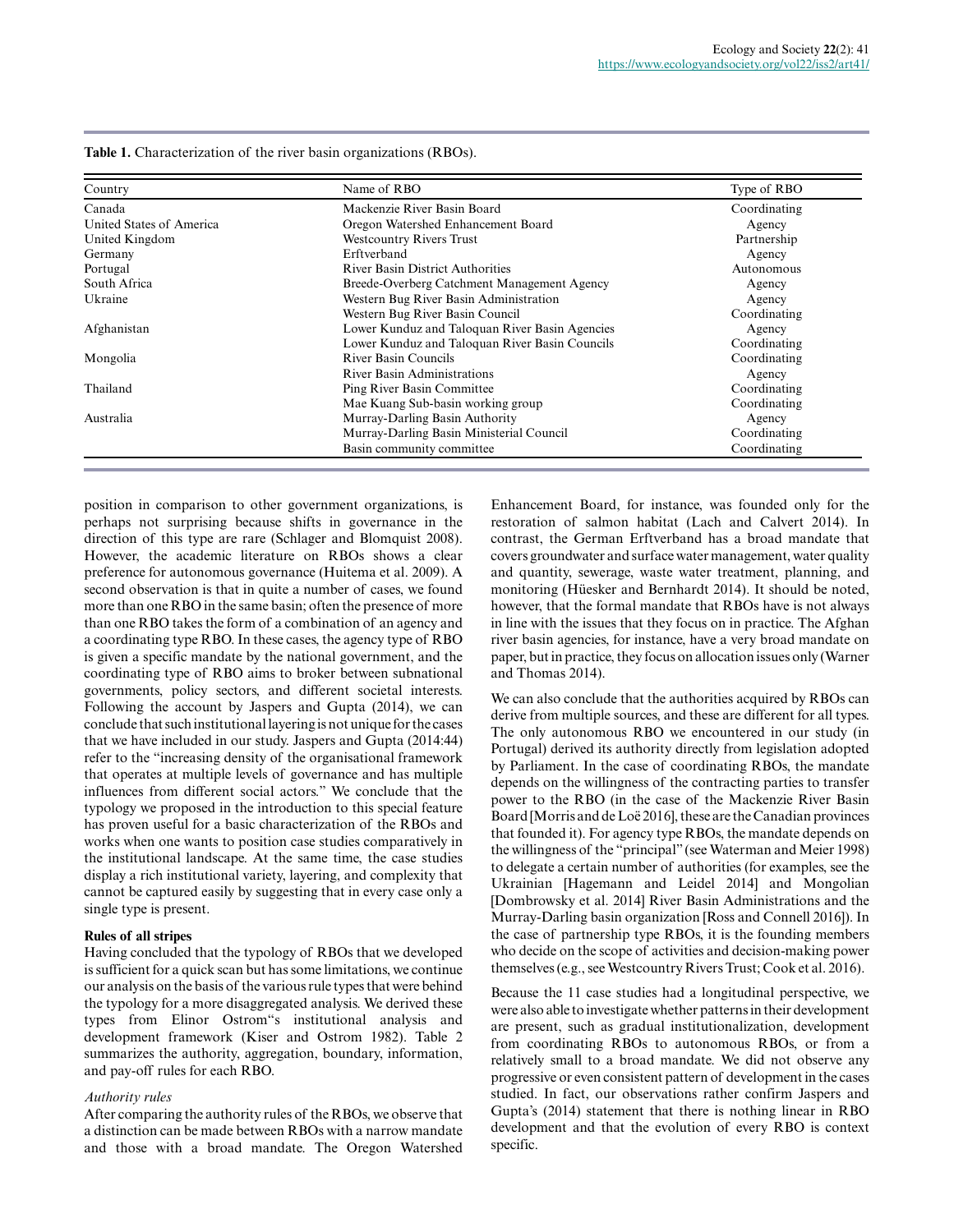| Name of river basin<br>organization                                                                | Authority rules                                                                                                                                                                                 | Aggregation rules                                                                                                                                              | Boundary rules                                                                                                                                                                     | Information rules                                                                                   | Pay-off rules                                                                                                                                           |
|----------------------------------------------------------------------------------------------------|-------------------------------------------------------------------------------------------------------------------------------------------------------------------------------------------------|----------------------------------------------------------------------------------------------------------------------------------------------------------------|------------------------------------------------------------------------------------------------------------------------------------------------------------------------------------|-----------------------------------------------------------------------------------------------------|---------------------------------------------------------------------------------------------------------------------------------------------------------|
| Mackenzie River<br>Basin Board                                                                     | Delegated mandate<br>focuses on<br>coordination,<br>facilitation, dispute<br>resolution, and<br>information gathering<br>and sharing; pertains to<br>ecological integrity and<br>sustainability | Decisions require the<br>consent of two-thirds<br>of the members of the<br>Board                                                                               | Geographical<br>boundaries based on<br>hydrological criteria;<br>membership is limited<br>to representatives of<br>governments and to<br>Aboriginal peoples                        | Emphasis on science<br>and traditional<br>knowledge; meeting<br>minutes not public                  | Budget provided by the<br>"basin jurisdictions"                                                                                                         |
| Oregon Watershed<br><b>Enhancement Board</b>                                                       | Delegated mandate for<br>salmon restoration;<br>coordinating and<br>nonregulatory roles;<br>mobilizing resources<br>and managing grants;<br>reporting of results                                | Majority voting in the<br>Appointed Board                                                                                                                      | Partnerships at the<br>watershed level (all<br>within Oregon); Board<br>members represent<br>different geographical<br>areas of the state                                          | Science and<br>experiential knowledge<br>valued; progress reports specific federal grants<br>public | Budget provided by state<br>lottery money and                                                                                                           |
| <b>Westcountry Rivers</b><br>Trust                                                                 | No formal authorities<br>delegated; aimed at<br>leveraging resources,<br>building collaborative<br>relations, and fulfilling<br>advisory and brokerage<br>roles                                 | Consensus                                                                                                                                                      | Boundaries defined on<br>the basis of<br>hydrological criteria<br>and water quality and<br>habitat issues;<br>voluntary and locally<br>inclusive participation                     | Scientific, local, and<br>experiential knowledge<br>welcomed                                        | Costs and benefits<br>shared between<br>participants                                                                                                    |
| Erftverband                                                                                        | Broad delegated<br>mandate includes water<br>quality management,<br>flood management,<br>sewerage and waste<br>water treatment, and<br>water supply                                             | Majority voting:<br>representation<br>according to the level<br>of contribution                                                                                | Boundaries set on the<br>basis of hydrological<br>criteria; mandatory<br>membership for water<br>users and polluters                                                               | Emphasis on science                                                                                 | Water charges and tariffs<br>levied to members                                                                                                          |
| Portuguese River<br><b>Basin District</b><br>Authorities and<br>Councils                           | Financial and<br>administrative<br>autonomy;<br>coordination;<br>monitoring; provision;<br>dispute resolution                                                                                   | Decision making in<br>councils is consensual                                                                                                                   | Boundaries based on<br>hydrological and<br>ecological criteria;<br>municipalities and<br>users associations<br>represented                                                         | Emphasis on science;<br>much emphasis on<br>information exchange<br>between government<br>layers    | Water charges and tariffs<br>levied to users                                                                                                            |
| Breede-Overberg<br>Catchment<br><b>Management Agency</b>                                           | Mandate for water<br>allocation, water<br>resources protection,<br>water use, development, on egalitarianism<br>conservation,<br>management, and<br>control                                     | Mix of elite and<br>consensus decision<br>making; strong focus                                                                                                 | Boundaries based on<br>natural hydrological<br>borders and financial<br>viability; inclusive<br>decision making                                                                    | Emphasis on scientific<br>knowledge; stakeholder<br>input solicited                                 | Water charges and tariffs<br>levied to users; seed<br>funding from the<br>Ministry of Water and<br><b>Environmental Affairs</b>                         |
| Western Bug River<br>Basin Administration<br>(RBA) and Western<br>Bug River Basin<br>Council (RBC) | Delegated mandate to<br>collect data and to<br>develop water<br>management plans,<br>including specific<br>measures                                                                             | RBC takes decisions on Boundaries based on<br>the river basin plan by hydrological<br>majority rule; State<br>Agency for Water<br>Management has veto<br>power | boundaries of surface<br>waters; members are<br>regional and local<br>authorities,<br>nongovernmental<br>organizations (NGOs),<br>industrial<br>representatives, and<br>scientists | Emphasis on science;<br>NGO input solicited                                                         | State funding for RBA<br>staff and<br>implementation;<br>additional funds from<br>local government,<br>charges and tariffs, and<br>international donors |
| Lower Kunduz and<br>Taloquan River Basin<br>Agencies and Lower<br>Kunduz and<br>Councils           | Delegated mandate to<br>deal with a variety of<br>water issues (in<br>practice, addressing<br>Taloquan River Basin water allocation only)                                                       | Water users as key<br>decision makers (in<br>practice, use of<br>traditional "Abandaz"<br>system)                                                              | Boundaries nominally<br>based on hydrological<br>criteria; formally, very<br>inclusive decision<br>making                                                                          | Emphasis on science                                                                                 | Reasonable upstream-<br>downstream equity                                                                                                               |

## **Table 2.** Summary of authority, aggregation, boundary, information, and pay-off rules.

(con'd)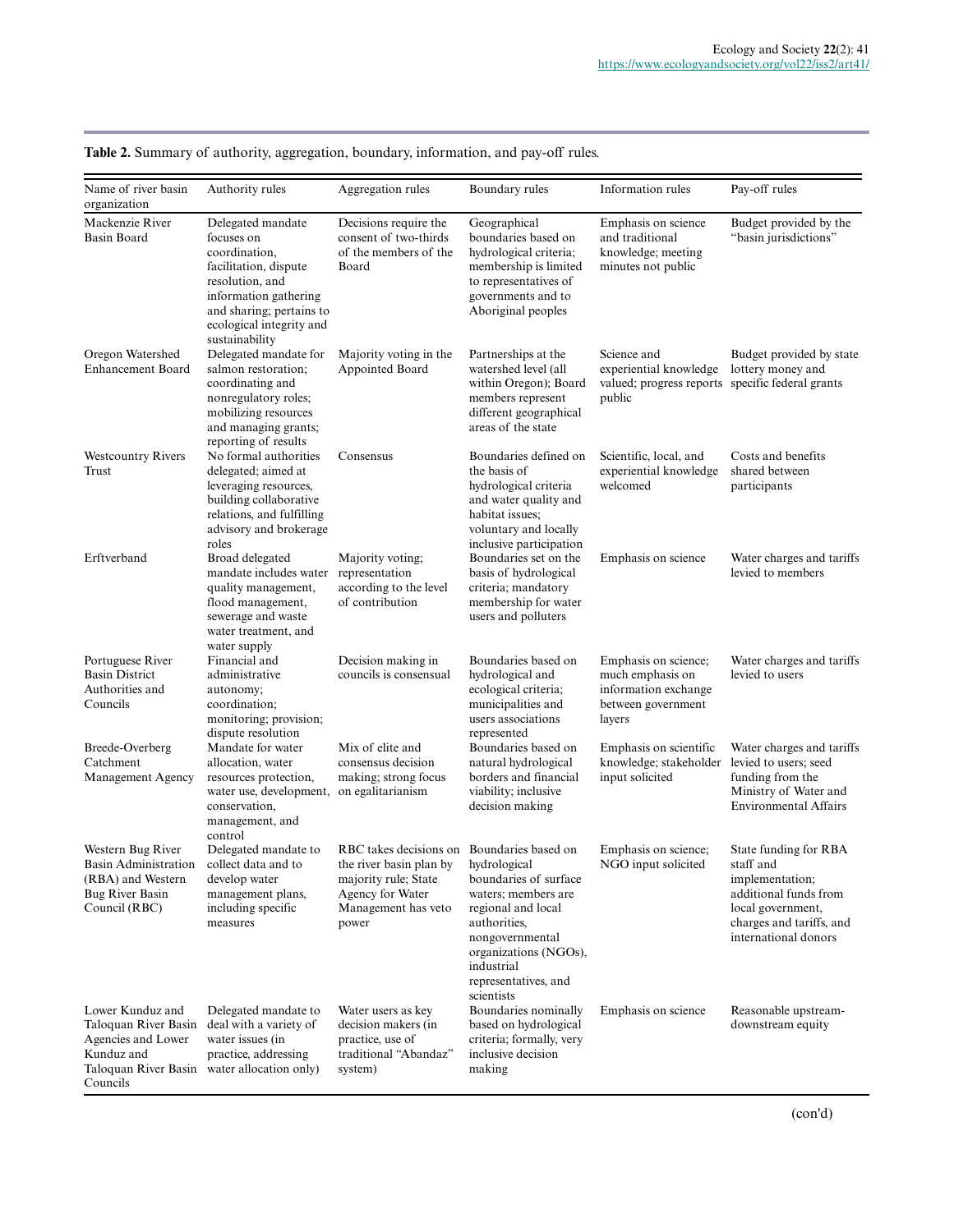| Mongolian River<br><b>Basin Councils</b><br>(RBCs) and River<br>Basin<br>Administrations<br>(RBAs)                                | Delegated mandate to<br>coordinate activities of<br>public and private<br>parties in the basin, to<br>draft river basin<br>management plans, and<br>to grant water licenses;<br>RBCs responsible for<br>public participation<br>and monitoring of<br>water use and pollution<br>(through RBAs and<br>other organizations);<br><b>RBCs</b> formulate<br>recommendations to<br><b>RBAs</b> | RBAs prepare river<br>basin management<br>plans, which need<br>formal approval of<br>provincial and district<br>parliaments; RBCs may<br>submit proposals for<br>suspending the RBA's<br>decisions                                  | Boundaries based on<br>hydrological,<br>socioeconomic, and<br>political criteria;<br>stakeholder-based<br>representation in the<br>RBCs | Emphasis on science;<br>stakeholder input<br>solicited; sharing of<br>data not yet fully<br>regulated | Charges and tariffs, state<br>funds, provincial funds,<br>and international donors |
|-----------------------------------------------------------------------------------------------------------------------------------|------------------------------------------------------------------------------------------------------------------------------------------------------------------------------------------------------------------------------------------------------------------------------------------------------------------------------------------------------------------------------------------|-------------------------------------------------------------------------------------------------------------------------------------------------------------------------------------------------------------------------------------|-----------------------------------------------------------------------------------------------------------------------------------------|-------------------------------------------------------------------------------------------------------|------------------------------------------------------------------------------------|
| Ping River Basin<br>Committee and Mae<br>Kuang Sub-basin<br>working group                                                         | Limited delegated<br>mandate for<br>coordination and<br>planning                                                                                                                                                                                                                                                                                                                         | Join decision making<br>but with a strong<br>editing function of<br>traditional line-agencies                                                                                                                                       | Boundaries based on<br>hydrological<br>considerations: state<br>and nonstate actors<br>have access                                      | Emphasis on science;<br>few requirements to<br>share information<br>publicly                          | State funding through<br>line agencies                                             |
| Murray-Darling<br>Basin Authority,<br>Murray-Darling<br>Basin Ministerial<br>Council (MDBMC),<br>and Basin community<br>committee | Delegated mandate for<br>water allocation<br>through planning for<br>and advising to the<br>government in the field<br>of water allocation                                                                                                                                                                                                                                               | The Australian<br>Government Minister<br>(who is accountable to<br>the Parliament of<br>Australia) decides on<br>the Basin Plan: decision consulted<br>making in MDBMC<br>and basin community<br>committee is based on<br>consensus | Boundaries based on<br>hydrological<br>considerations:<br>governments decide,<br>with nonstate actors                                   | Emphasis on science;<br>stakeholder input<br>solicited; data managed<br>centrally                     | Government funding:<br>emphasis on water<br>markets                                |

#### *Aggregation rules*

In international RBOs, the decision-making rule is unanimity in most cases. Because of the absence of central authority, the socalled "international anarchy" (Sebenius 1992), basin states need to reach a consensus to conclude international agreements or decide on plans and policies. In our case studies, the emphasis was on cases located within countries. Interestingly, we find that for such cases, consensus is also frequently used as an aggregation rule (Table 2; e.g., Westcountry Rivers Trust, a partnership type of RBO [Cook et al. 2016], as well as most coordinating RBOs). However, other aggregation rules are also applied; majority voting was found in a number of cases, e.g., Mackenzie River Basin Board (Morris and de Loë 2016), Oregon Watershed Enhancement Board (Lach and Calvert 2014), and Western Bug River Basin Council (Hagemann and Leidel 2014). In the German Erftverband case, we find majority voting linked to a principle that assigns greater voting powers to those that pay more to the RBO (see Hüesker and Bernhardt 2014). The Ping River Basin Committee and the Mae Kuang Sub-basin working group in Thailand are examples of platforms dominated by line agencies. They essentially are the only relevant voters, and their power is further underpinned by their control over financial resources, which they can withhold from the RBO to effectively block implementation of RBO policies (Ganjanapan and Lebel 2014).

#### *Boundary rules*

In our analysis of boundary rules, we made a distinction between the rules describing the geographical delineation of the RBO and the inclusiveness of the RBO's decision-making processes. When comparing the geographical boundaries of the RBOs, the difference in scale of the basins studied stands out. The surface area of the basins studied ranges from the small Mae Kuang watershed in Thailand (1661 km²; Ganjanapan and Lebel 2014) to the massive Mackenzie River basin (18 million km²; Morris and de Loë 2016). We find that scale does matter: it actually appears to have an effect on the available options in terms of institutional design. For example, organizing a meeting of the basin board in the Mackenzie basin, let alone a full-blown multistakeholder process, is a laborious process, if only because of the immense travel distances. Indeed, the partnership type RBO is exclusively found at the level of relatively small basins. For the larger basins such as the Mackenzie and Murray Darling basins, coordinating or agency types of RBOs would appear to be the most feasible type.

In accordance with Schlager and Blomquist's (2008) and Molle and Wester's (2009) contention that the definition of the RBO's geographical scope and basin boundaries is not a straightforward technical or scientific exercise, but rather, a process in which other factors often also play a role, we found ample evidence that the geographical scope of the RBOs is determined by different criteria than purely hydrological ones. In the Mongolian case study, apart from hydrological criteria, economic and political factors played a role in defining the geographical scope of the RBOs: "Economically relevant rivers were granted the status of discrete river basins even when, from a hydrological perspective, they actually belonged to larger catchments" (Dombrowsky et al. 2014:271). In the Afghan case, the geographical delineation of the RBOs also does not match hydrological borders. Where subbasins proved either too big or were considered too heterogeneous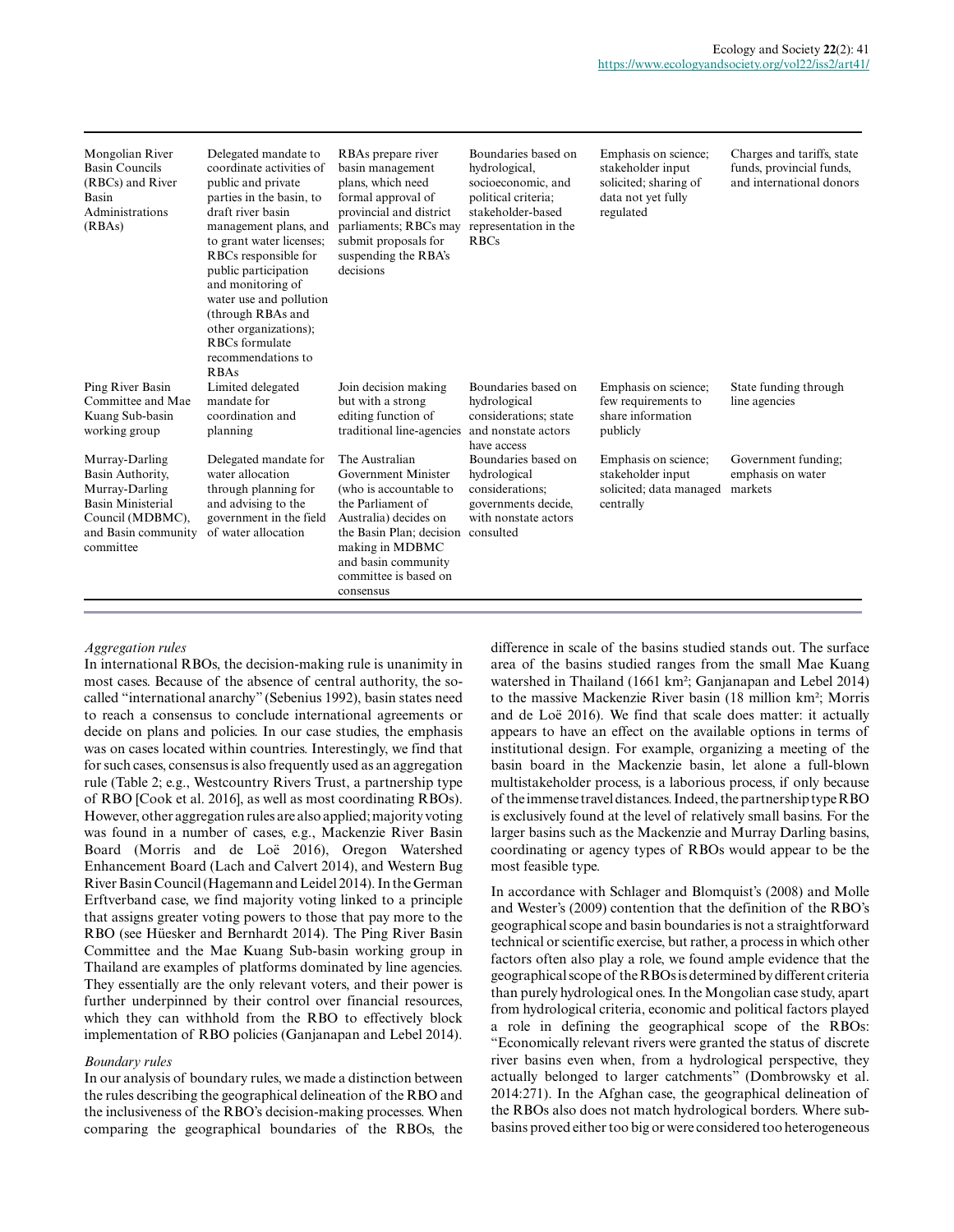in terms of land use, they were split up. Other relevant factors, which played a role in the delineation made by the founders, were the transport costs to attend meetings, the number of council seats, and the anticipated income through fee collection (Warner and Thomas 2014). In the South African case study (Meissner et al. 2016), next to hydrological criteria, the potential for a catchment management agency to achieve financial viability in the medium to long term already was and has recently become an even more important criterion for delineating the geographical boundaries of the RBOs.

Our cases confirm previous suggestions that even from a water centric perspective, it is not easy to delineate a river basin, for instance, because surface waters might be connected and groundwater aquifers not (or vice versa). Our case studies show that this can be a complicating factor in defining the basin boundaries. Occurrences of this can be found in the case studies on the Erftverband (Hüesker and Bernhardt 2014) and the Western Bug River Basin Administration (Hagemann and Leidel 2014). As Dombrowsky et al. (2014:271) explain, in the southern part of Mongolia, the Gobi Desert, there is no surface water, and because "not enough was known about the groundwater aquifers for the catchment areas to be defined, the river basins were defined by reference to provincial boundaries." Thus, even if there is a willingness to take natural relations into account, the information on what those are may simply not be available. In other cases such as the Mackenzie River Basin Board, the definition of the basin boundaries has not been an issue (Morris and de Loë 2016). This may be because of the low population density and the lack of political controversies in the border areas of the basin (and perhaps the fact that the RBO there is without much real clout). Interestingly, even if criteria other than hydrological criteria have proven important for defining the geographical scope of most RBOs studied, we have actually not found much evidence for power struggles or political conflict over the geographical boundaries of the RBO jurisdictions. The expectation of political bickering did not materialize in our cases; in its place was pragmatism: in all basins studied here, parties are pragmatic enough to define basin boundaries on the basis of criteria other than hydrological when it is necessary or considered useful.

The second type of boundary rules concerns the inclusion (or exclusion) of parties in decision-making processes. The findings on this rule type are directly related to the type of RBO studied, which suggests that this rule type is a strong indicator of the type of organization in question. The Westcountry Rivers Trust, as an example of a partnership, is characterized by voluntary and broad participation of societal stakeholders (Cook et al. 2016). In contrast, an interstate coordinating RBO such as the MacKenzie River Basin Board includes governmental and First Nations representatives only (Morris and de Loë 2016). Even though decision making in the coordinating RBOs may seem fairly inclusive, more often than not, considerable power remains with the state. In the South African case study, this power is reflected in the state's authority to determine the composition of the catchment management board. Meissner et al. (2016) argue that this state power is probably required to manage the challenge of power differences between vested economic interests and marginalized parties.

In the cases discussed here, we do not really see evidence of a shift in governance, that is, relocation of authority and power from the nation state to subnational governments or civil society. The partnership case of the Westcountry Rivers Trust may serve as an example; there, analysis shows that the Trust/RBO is complementing rather than replacing the existing, traditional, hierarchical, governmental institutions (Cook et al. 2016). It would thus seem safe to conclude that in terms of Thelen's (2004) terminology, the foundation of RBOs is normally not an example of institutional "displacement," which is associated with power shifts in the here and now. Instead, the foundation of RBOs can be better qualified in terms of "layering," i.e., the foundation of a new institution on top of existing ones, and a process that is associated with existing systems that are actually "intractable for change" in the short term and can only be changed in the long term, perhaps as a consequence of the new institution (Comodomos and Ferrer 2011). If anything, most of our cases demonstrate how extremely cautious existing institutions are and how careful they are to curtail the powers of the new RBOs by arranging for institutional designs that effectively constrain (some might say straightjacket) new RBOs. Unlike the discussion on geographical scope and basin boundaries, this is a highly political process.

#### *Information rules*

Information rules regulate the use of specific types of expertise, data, and information, as well as the openness of data and information on the status of the basin, and they also pertain to monitoring and information on the effectiveness of basin policies to the public. Based on the 11 case studies, we conclude that scientific expertise (which may relate to all natural sciences, including ecology but also engineering) really takes center stage in the design of almost all RBOs because it is almost universally considered the most relevant source of information for decision making, monitoring, and reporting. Conversely, experiential knowledge, be it local, indigenous, or professional knowledge, was hardly ever considered relevant by those that set up and designed RBOs, although many RBOs do have to meet a requirement to solicit knowledge from groups that have such knowledge (farmers, fishers, inhabitants). These observations are largely in line with the observation that Jaspers and Gupta (2014) make: water management is normally considered a highly technical field. Indeed, the examples of (often Western) nongovernmental organizations and donor countries trying to help establish RBOs show that such RBOs are expected to work almost exclusively on the basis of scientific information while largely ignoring the traditional and local knowledge embedded in the existing institutions for water management, even if later on it turned out to be essential for the functioning of the water regime. For example, the case of Afghanistan reveals how the Afghan "Abandaz" system comprising informal institutions to deal with upstream-downstream disputes was hardly recognized by the new institutional architects (Warner and Thomas 2014).

The selected cases show that attention to other forms of knowledge is more likely to emerge in partnership type RBOs (see Lach and Calvert 2014, Cook et al. 2016), perhaps because different partners with varied expertise are brought on board. Experiential expertise is brought in, and narrative anecdotes such as those about success stories play a key role in the functioning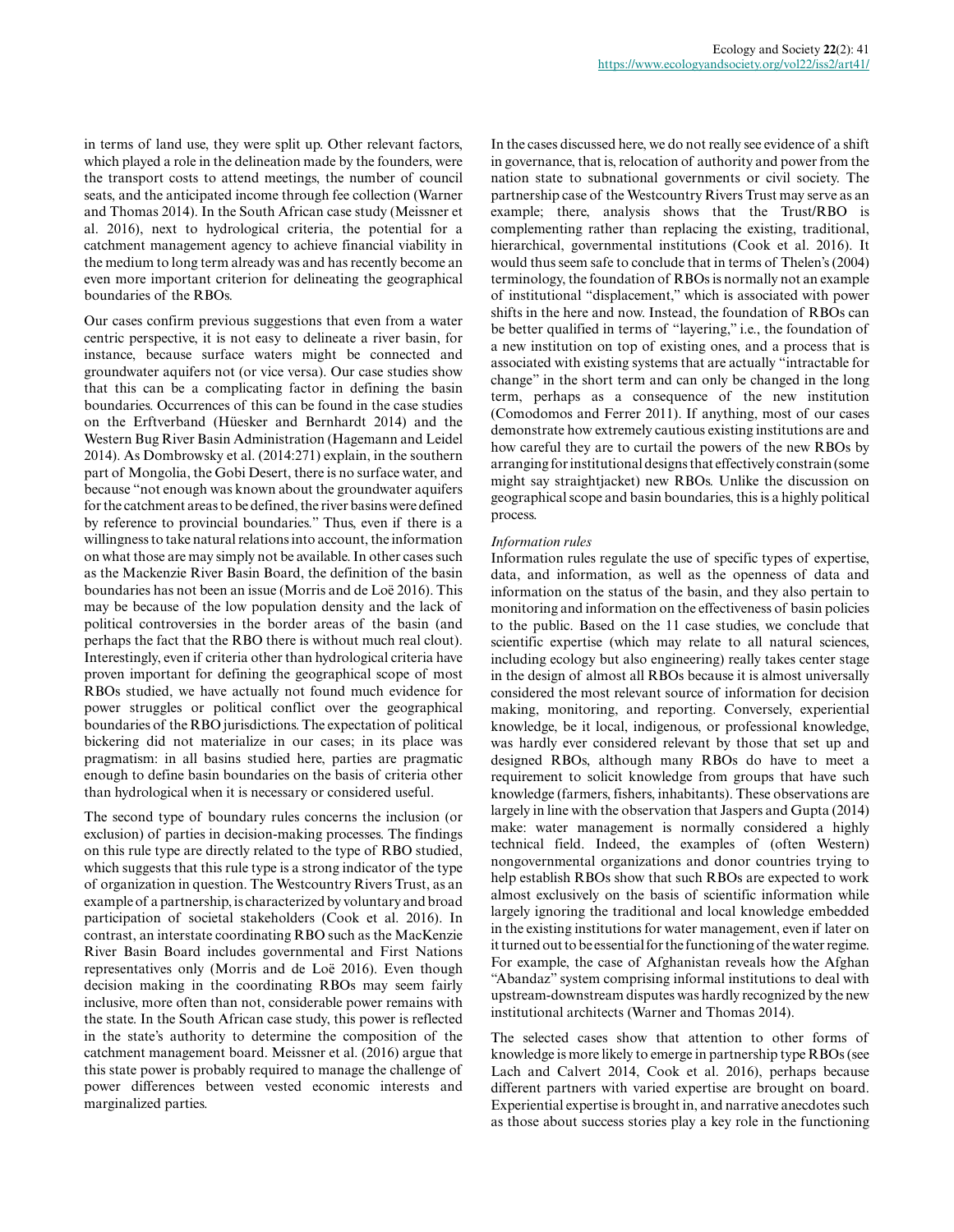of the Oregon Watershed Enhancement Board (Lach and Calvert 2014). The Canadian example of the Mackenzie River Basin Board shows the relevance of clear requirements to incorporate traditional (Aboriginal) ecological knowledge (Morris and de Loë 2016).

Finally, and further underpinning our observation that the foundation of RBOs leads to the layering of institutions, the case studies also pointed to the politics of information. Even in cases in which the exchange of information across levels and sectors was a main objective, such an exchange was hindered by resilient existing institutional practices that are hostile to such an exchange. According to Hagemann and Leidel (2014:219), crosssectoral information exchange in the Ukraine is hampered because "[…] historically, communication is organized on a vertical axis. This means that data travels up from lower to higher level authorities, but not horizontally between different sectors." The foundation of the RBO was supposed to change existing information rules, but this may only become visible in the longer term.

## *Pay-off rules*

The case studies display a rich variety of pay-off rules. These relate to the various ways in which the staffing of the RBO is financed, the funding of the policies and measures proposed by the RBO, and the distribution of costs and benefits among RBO members. Here too, we see quite a few attempts of existing organizations to keep the powers of the new RBOs in check: Most RBOs studied for our comparative analysis are expected to operate on a shoestring or need to request others to spend money in line with their plans and policies.

There are various mechanisms and procedures for setting budgets. For the management of the Australian Murray Darling basin, the jurisdictions rely on a negotiated intergovernmental cost-sharing formula that is supplemented by funding from the Australian government (Ross and Connell 2016). The Oregon Watershed Enhancement Board receives a fixed percentage of the revenues from the state's lottery (Lach and Calvert 2014). In still other cases, the user- and polluter-pays principles are used as a means to allocate costs and benefits among water users. In the German Erftverband, members generally contribute according to the amount of water used or polluted (but there are exceptions for mining companies; Hüesker and Bernhardt 2014). In the Westcountry Rivers Trust, payments for ecosystem services is practiced as an alternative to the polluter-pays principle (Cook et al. 2016). Two or more parties voluntarily reach an agreement on the provision and payment for ecosystem services, such as farmers providing water quality services to drinking water companies. This specific case provides a good example of the ways in which self-governance and self-organization can operate, albeit with a certain level of financial aid from the government (by means of subsidies). Within the substantially different context of Afghanistan, upstream and downstream water users sometimes manage to reach an agreement voluntarily on the temporary release of water by upstream water users to benefit parties downstream and thus achieve a reasonable upstream-downstream equity (Warner and Thomas 2014).

The case studies of developing countries reveal the crucial importance of financial resources provided by international donor organizations for the functioning of RBOs. The problem in these cases is often that resources for staffing the RBOs are provided and the planning stage is covered, but sufficient resources for realizing policy measures are lacking.

Summarizing, the fine-grained institutional analysis of RBOs revealed that there is no linear pattern of RBO development, the decision-making rule usually is unanimity or consensus, the geographical scope of most RBOs is not based on hydrological criteria only, and scientific knowledge plays a pivotal role in decision making. The cases studied do not exemplify a shift of power from the nation state to the RBOs. They rather indicate that RBOs are an example of institutional layering.

## **INSTITUTIONAL DYNAMICS AND THE POLITICS OF RIVER BASIN ORGANIZATION FORMATION AND REFORM**

## **Introduction**

Now that we have discussed and compared the main institutional features of the RBOs, we move on to the second research question addressing the process of RBO formation and reform. As we have outlined in the introduction to this special feature, beforehand we expected some actors such as the international water expert community, environmentalists, and downstream actors to be important advocates for the foundation of RBOs, and other parties such as general purpose governments, economic interests, and upstream actors to be less interested in this.

In our comparative study, we found ample evidence for the highly political nature of RBO formation and reform processes and the crucial role of change agents therein, but we also learned that the actions of these agents interact with specific events or triggers, which, in the literature, are often referred to as windows of opportunity (Kingdon 1995, Huitema and Meijerink 2009). Table 3 lists the main windows of opportunity and the actors pushing or hindering RBO formation and reform for each case study. We found that three (sometimes related) categories of windows of opportunity have played a role: problem windows, political windows, and windows related to the adoption of new legislation.

## **Triggers for river basin organization design and reform: reactions to shortcomings**

What stands out in most of the case studies discussed here is that institutional reform proposals are often a reaction to observed shortcomings of the institutional design in place previously. The typical pattern is that these shortcomings have become clear after a shock or focusing event or because of persistent water management problems. In the Canadian case study, concerns related to the effects of upstream development on the Peace-Athabasca Delta (in the context of a relatively positive climate for interprovincial collaboration that has vanished since then) led the governments of British Columbia, Alberta, Saskatchewan, Yukon, and the Northwest Territories to recognize the need to coordinate and establish the Mackenzie River Basin Liaison Committee (Morris and de Loë 2016). In the German case study of the Erftverband, strongly intensified brown coal mining in the 1950s and the related problems of distributing groundwater resources between municipalities and mining companies were the main triggers for legally strengthening the RBO, and when new challenges such as water pollution were recognized later, the scope of activities of the RBO was broadened (Hüesker and Bernhardt 2014). In the Mongolian case study, environmental degradation,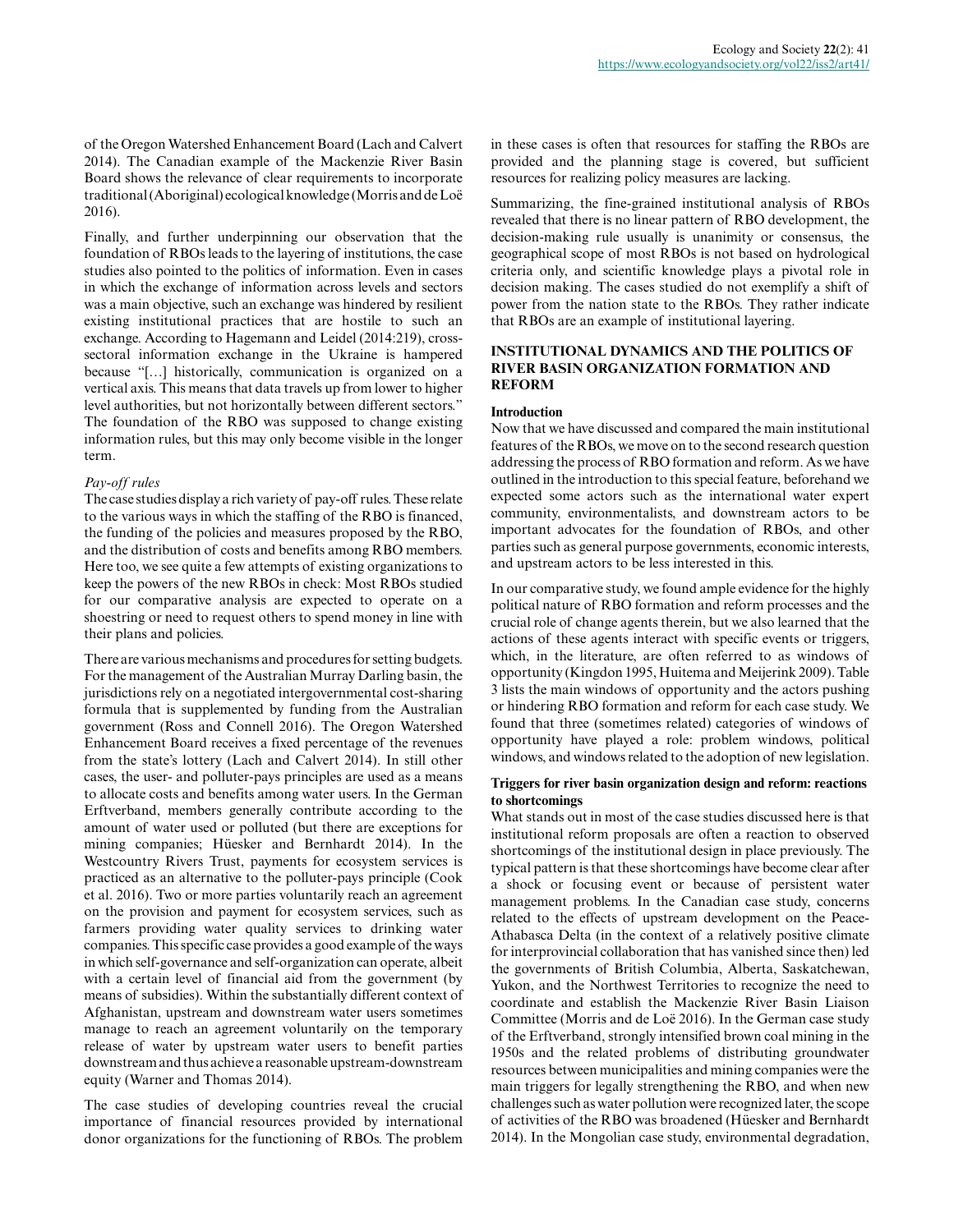| Name                                                                   | Windows of opportunity                                                                                                                                                 | Pushing actors                                                                                                                                                  | Hindering actors                                                                                                                                                                |
|------------------------------------------------------------------------|------------------------------------------------------------------------------------------------------------------------------------------------------------------------|-----------------------------------------------------------------------------------------------------------------------------------------------------------------|---------------------------------------------------------------------------------------------------------------------------------------------------------------------------------|
| Mackenzie River Basin Board                                            | Problem: drying out of the Peace-<br>Athabasca Delta                                                                                                                   | Federal and state governments, but<br>primarily the downstream<br>Northwest Territories                                                                         | Upstream provinces refuse to grant<br>more power to the Board                                                                                                                   |
| Oregon Watershed Enhancement<br>Board                                  | Legislation: U.S. Endangered Species<br>Act listing of salmon species                                                                                                  | Governor of Oregon                                                                                                                                              | Environmental groups who preferred<br>legal obligations to restore habitat<br>above voluntary action; republican<br>legislators because of use of funds<br>for land acquisition |
| <b>Westcountry Rivers Trust</b>                                        | Problem: failure of existing<br>institutions to solve pollution and<br>habitat loss issues effectively                                                                 | Among others, Arlin Rickard                                                                                                                                     | None                                                                                                                                                                            |
| Erftverband                                                            | Problem: issue of distribution of<br>groundwater resources between<br>municipalities and mining<br>companies; later, new challenges<br>such as water pollution         | State of North Rhine Westphalia<br>enabled the foundation of "special<br>law water boards"                                                                      | Registered Society of Rhenish<br>Brown Coal Plants considered<br>establishment of the Erftverband<br>unnecessary                                                                |
| Portuguese River Basin District<br>Authorities and Councils            | Legislation: European Water<br>Framework Directive                                                                                                                     | Influential group of Portuguese<br>water experts and a Minister who<br>was part of this group                                                                   | Ministry of Finance, which feared<br>greater costs; Regional Development<br>and Coordination Commissions:<br>technocrats within the national water<br>institute                 |
| South African Catchment<br><b>Management Agencies</b>                  | Political: the country's democratic<br>transition                                                                                                                      | Minister of Water Affairs, Kadar<br>Asmal                                                                                                                       | Technocrats within the Department<br>of Water Affairs and Forestry and<br>systems modelers opposing<br>decentralization                                                         |
| Western Bug River Basin<br>Administration and Council                  | Political: the country's transitioning<br>process after independence                                                                                                   | International (donor) organizations,<br>for example, the European Union<br>through project TACIS                                                                | Existing (hierarchical) institutional<br>structures from Soviet times                                                                                                           |
| Lower Kunduz and Taloquan<br>River Basin Agencies and Councils         | Political: fall of the Taliban                                                                                                                                         | Donor organizations: Germany's<br>overseas agency for technical<br>cooperation and Landell-Mills<br>consultancy, both hired and funded<br>by the European Union | Existing institutions such as the<br>Governor and the traditional<br>"mirab" and "Abandaz" systems                                                                              |
| Mongolian River Basin<br><b>Administrations and Councils</b>           | Political: decentralization process<br>after peaceful democratic revolution<br>Problem: environmental degradation<br>caused by rapid expansion of the<br>mining sector | World Wide Fund for Nature; Dutch Some local authorities who feared<br>water experts; Mongolian water<br>professionals trained in Eastern<br>Europe             | they would have to finance new<br>activities; powerful mining sector                                                                                                            |
| Ping River Basin Committee and<br>Mae Kuang Sub-basin working<br>group | Problem: 1997–1998 financial crisis                                                                                                                                    | Asian Development Bank, World<br>Bank, Global Water Partnership                                                                                                 | Persistent bureaucratic competition<br>is detrimental to the success of the<br>river basin organization                                                                         |
| Murray Darling Basin Authority                                         | Problem: existing arrangements<br>proved insufficient to guarantee<br>water supply during severe drought<br>conditions such as in 2006-2007                            | Australian Government; for most<br>issues, South Australia                                                                                                      | State governments other than South<br>Australia; farmer and irrigator<br>groups                                                                                                 |

**Table 3.** Windows of opportunity and actors pushing or hindering the founding and reform of river basin organizations.

which was caused by the rapid expansion of the mining sector, was a main trigger for RBO formation (Dombrowsky et al. 2014). In the Murray Darling case study, increased water use has led to increased salinity, substantial degradation of rivers and wetlands, and losses of native fish, and existing arrangements proved insufficient to guarantee water supply during severe drought conditions such as in 2006–2007 (Ross and Connell 2016). For these reasons, the Australian national government established a new Murray-Darling basin plan and a new organizational arrangement to implement it, including a new Murray Darling Basin Authority. Finally, the development of partnerships in the UK such as the Westcountry Rivers Trust was a reaction to the top-down implementation of the European Water Framework Directives by agency type RBOs and their failure to solve pollution and habitat loss issues effectively (Cook et al. 2016). In

all these cases, failure of existing water management institutions to address urgent water management problems served as a main trigger for either establishing new or reforming existing RBOs. Finally, the Asian financial crisis was the window of opportunity that led to the involvement of donor agencies who were advocating the establishment of RBOs in Thailand (Ganjanapan and Lebel 2014).

In addition to persistent problems, new regulations or legislation may open a window of opportunity for those advocating institutional change. After the Governor of Oregon's bad experiences with the listing of the northern spotted owl under the U.S. *Endangered Species Act* and the resultant litigation, he first tried to prevent a listing of salmon species and later tried to develop an alternative, bottom-up, approach to the challenge of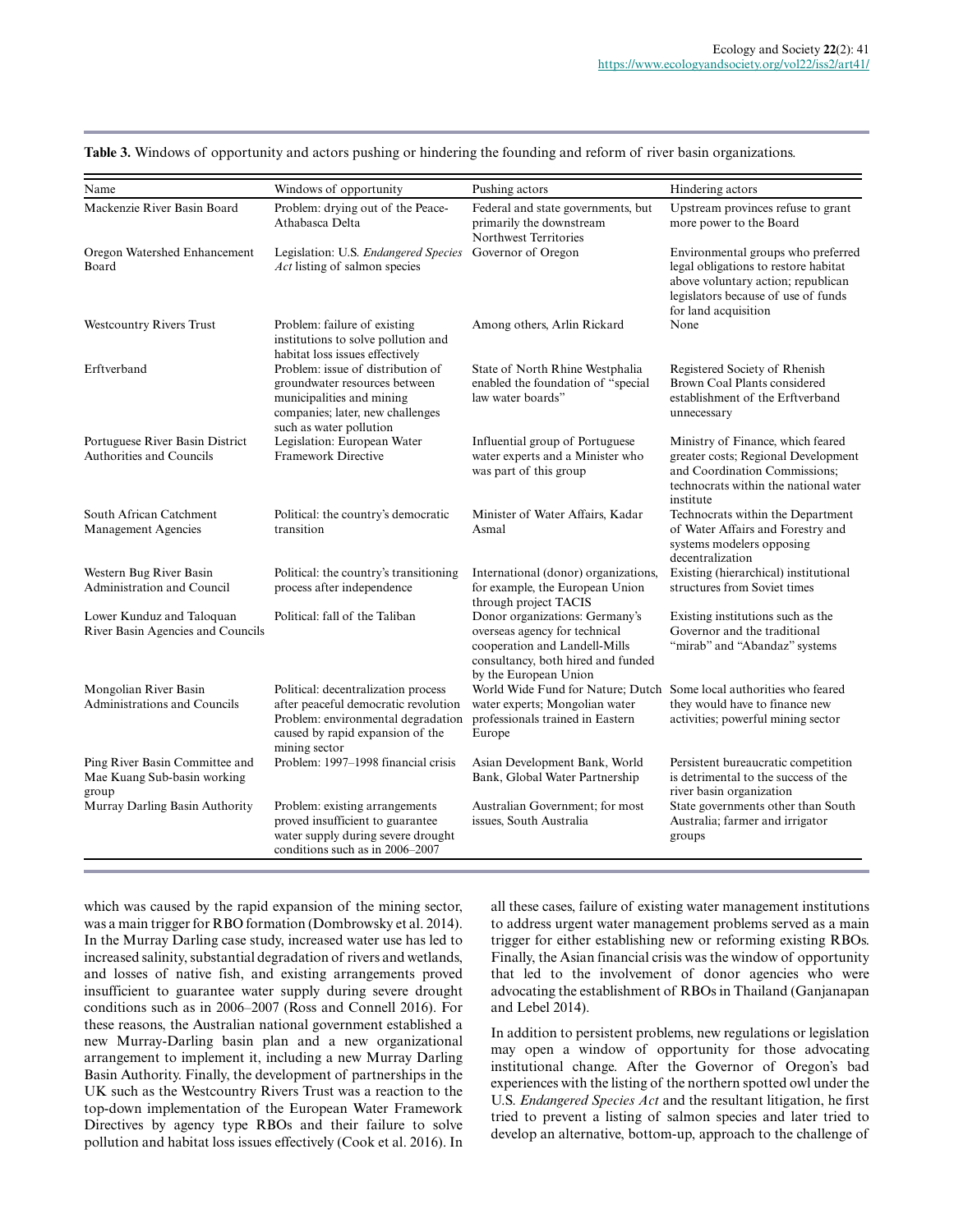habitat restoration. According to one of the governor's staff members: "You don't recover salmon by issuing orders from Salem [Oregon's capital]. But you don't recover them with orders from D.C. either. People on the ground have to want to do it. You can't make them do it" (Lach and Calvert 2014:111). In a similar vein, the adoption of the European Water Framework Directive was exploited by high-level Portuguese policy entrepreneurs to see through their plans and to establish river basin district authorities (Thiel and Guerreiro de Brito 2014).

In still other cases, developments in the broader political environment opened a window for institutional innovation. Examples of these are the democratic transition of South Africa (Meissner et al. 2016), the fall of the Taliban in Afghanistan (Warner and Thomas 2014), the decentralization process after peaceful democratic revolution in Mongolia (Dombrowsky et al. 2014), and the transitioning process after independence in the Ukraine (Hagemann and Leidel 2014).

## **Actors pushing or hindering river basin organization formation and reform**

Although the triggers or windows of opportunity described above may explain to some extent why initiatives for RBO formation or reform were taken, only the actors on the ground can interpret events, exploit windows of opportunity, and initiate institutional reform processes, or they can try to block or frustrate them. In our study, we came across five broad categories of actors who either pushed or hindered the founding or reform of RBOs (Table 3): upstream and downstream parties, parties having vested economic interests, political parties, general purpose governments, and international donor organizations.

## *Upstream and downstream parties*

Diverging interests of upstream and downstream water users and related power asymmetries often translate into disagreements about RBO design. In the Mackenzie basin, the Government of the Northwest Territories, which is situated downstream of the other basin jurisdictions, has advocated changes in the Board's membership and funding so as to make the Board more effective, but reform proposals have not succeeded so far (Morris and de Loë 2016). Because the Mackenzie River Basin Board is a coordinating type of RBO, a downstream party such as the Northwest Territories always needs the cooperation of upstream parties and therefore is dependent on their willingness to cooperate. In the Australian case study, South Australia, the downstream basin state in the Murray-Darling basin, has an interest in maintaining downstream flows to ensure water supplies for the state, whereas the other states have supported diversions, especially for irrigation (Ross and Connell 2016). Likewise, in the Afghan case, the relationship between upstream and downstream water users is crucial for understanding the functioning of the RBO. Interestingly, the traditional Abandaz system, which was essentially disregarded by foreign donor organizations, was developed exactly for the purpose of solving allocation issues between upstream and downstream water users, making the decision to ignore the system even more perplexing (Warner and Thomas 2014). Clearly, hydro-politics does not only exist in the international context but is ubiquitous within states.

## *Parties with vested economic interests*

As in other cases of institutional reform, the case studies included here demonstrate that parties with vested economic interests are often more interested in maintaining the status quo than in institutional reform. For example, in the German case study, the Registered Society of Rhenish Brown Coal Plants, representing the interest of the coal industry, considered legal establishment of the Erftverband unnecessary (Hüesker and Bernhardt 2014). The mining industry is an important actor in the Mongolian case study as well. Dombrowsky et al. (2014:286), quoting *The Economist* state, "Political support for improved control of the mining industry [to be achieved in part by the foundation of an RBO] will most probably remain difficult as the sector is the largest contributor to the country's spectacular GDP [gross domestic product] growth over the last years." In the Australian case, farmer and irrigation groups are skeptical about the referral of Murray-Darling Basin management powers to Australian government (Ross and Connell 2016). The reason for this may be because they question the effectiveness of a more centralized river basin management, but also because they perceive such centralization as detrimental to their interests.

## *Political parties*

The case studies produce some evidence for the role of party politics as well. In the case study of the Oregon Watershed Enhancement Board, Republican legislators opposed the use of funds for the expropriation of agricultural land to protect agricultural interests (Lach and Calvert 2014). In Australia, both main political parties on the national level supported the centralization of water policies, but on the state level, the liberal coalitions of Victoria, New South Wales, and Queensland all voiced similar criticisms in response to the basin plan that had been developed. One of the criticisms was around the uncertain environmental benefits of the basin plan (Ross and Connell 2016). The study of transformation of Portuguese RBOs illustrates how elections and changes in government have played a crucial role in the institutional reform processes, which has meant that the water governance system of Portugal has oscillated between two competing visions for years (Thiel and Guerreiro de Brito 2014). Finally, the Mongolian case study suggests that the increased influence of the Green party in that country may have been conducive to RBO formation (Dombrowsky et al. 2014).

## *General purpose governments*

RBOs are an example of special purpose governments (Skelcher 2006). Unlike general purpose governments such as the nation state, provinces, or municipalities, RBOs are designed to address water management issues specifically. The founding of special purpose governments such as RBOs may come at the cost of the competencies of general purpose governments. As Jaspers and Gupta (2014:60) argue in their analysis of global discourse on RBOs: "[…] RBOs embody a power struggle – a shift of power from the state to an administrative body at both international and national level and this power struggle has often led to minimizing the mandate of the RBO." The case studies analyzed support these words (compare our preceding treatment of authority and information rules). The Australian case study exemplifies this power struggle: the states reluctantly accepted an increase in federal powers in return for increased federal contributions (Ross and Connell 2016). In the Ukrainian (Hagemann and Leidel 2014), Afghan (Warner and Thomas 2014), and Mongolian (Dombrowsky et al. 2014) case studies, existing (hierarchically operating) government agencies are hindering effective RBO formation. In Portugal, the Regional Development and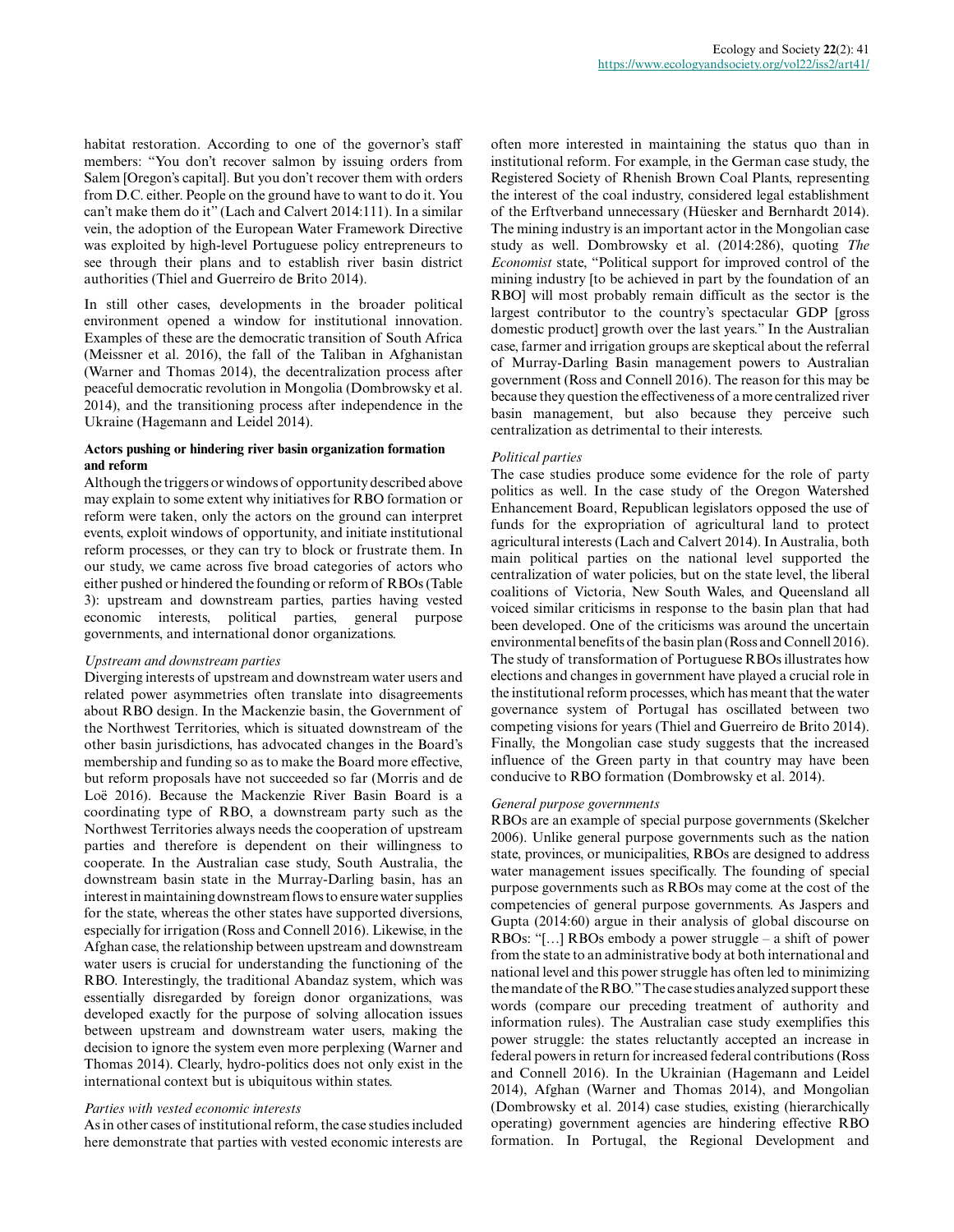Coordination Commissions opposed the founding of river basin administrations (Thiel and Guerreiro de Brito 2014). Although the tension between existing general purpose governments and newly created RBOs stands out in most cases, perhaps because RBOs are seen as a threat to institutional displacement, some RBOs such as the Oregon Watershed Enhancement Board (Lach and Calvert 2015) and the Westcountry Rivers Trust (Cook et al. 2016) not so much rival but complement existing institutions, which may explain why the struggle over competencies has been less prominent in these cases. This is an indication that an institutional layering strategy (Thelen 2004) meets with less resistance.

#### *International (donor) organizations*

Within our set of RBOs, there is a specific category in which international donor organizations have been the crucial actors pushing the concept of RBOs and the associated principles of organizing water management on a basin scale (bioregions) and undertaking such management in a participatory manner (referred to as "the holy trinity" by Warner and Thomas [2014]). Jaspers and Gupta (2014) mention the financial assistance and the attached conditions related to aid and development projects as one of several factors that explain why certain water management discourses are appealing.

Donor organizations, in turn, are influenced by international epistemic communities such as the World Water Council, Global Water Partnership, the International Law Association, and the engineering community (Jaspers and Gupta 2014). In our collection of case studies, the Ukraine (Hagemann and Leidel 2014), Afghanistan (Warner and Thomas 2014), Mongolia (Dombrowsky et al. 2014), and Thailand (Ganjanapan and Lebel 2014) are clear examples of the influence of international donor organizations on RBO formation. The authors of the Afghan case study are probably most critical of such organizations (Warner and Thomas 2014). They point to the lack of proper problem and institutional analyses and the inaccurate assumption that water governance in Afghanistan is a "blank slate." They illustrate the lack of a proper problem analysis with the example that "despite no intersectoral conflicts being reported, the Panj-Amu river basin programme unhelpfully insisted in multi-user mapping" (Warner and Thomas 2014:240). According to Warner and Thomas (2014), the main reason for the Afghan government officials accepting the founding of RBOs as proposed by the EU was their interest in EU funding of water control infrastructure projects so that they could carry on with their longstanding "hydraulic mission" (which is in many ways the opposite of what the EU strives for in its own legislation such as the Water Framework Directive). International donors often do not work alone. For instance, in the Mongolian case study (Dombrowsky et al. 2014), international actors promoted the RBO concept, but the founding of RBOs was also supported by Mongolian water experts who were trained in Europe and Russia, thereby suggesting the importance of education in forming an epistemic community. The same concept applies to the Thai case study (Ganjanapan and Lebel 2014), where the Asian Development Bank, World Bank, and Global Water Partnership pushed the RBO concept, but the National Water Resources Committee endorsed RBO development.

The empirical findings about actors pushing or hindering RBO foundation are in accordance with our hypothesis that RBO formation is not a straightforward technical exercise but a highly political enterprise.

#### **PERFORMANCE OF RIVER BASIN ORGANIZATIONS**

#### **Introduction**

In the preceding sections, we compared the institutional design of RBOs and explored the political dimension of their founding and reform. We now shift our focus to the RBOs' performance. In the introduction to this special feature (Huitema and Meijerink 2017), we discussed criteria that may be used to assess RBOs' performance, and we questioned whether these organizations enhance (1) coordination across levels of government, policy sectors, and between public and private parties; (2) the accountability of water policies; (3) the legitimacy of water policies; and (4) the environmental effectiveness of policies (for the meaning of these criteria see our special feature introduction). Table 4 summarizes the findings about RBO performance for each case study. The assessment was qualitative, distinguishing poor, average, and good performance. We next discuss the main findings for each criterion.

#### **Coordination**

An important argument for founding RBOs is that these organizations may enhance coordination between different levels, sectors, and interests, which is key to realizing integrated water resources management (IWRM). In this respect, the RBOs included in our study yield distinctly mixed results. The Mackenzie River Basin Board, an example of a coordinating RBO, performs relatively poorly when it comes to establishing coordination across the basin states. Morris and de Loë (2016) explain how the states may easily bypass the commission, such as in the case of a new joint monitoring program for the tar sands region. In the Thai case study, the coordinating RBOs also perform poorly, and decisions that are crucial for the watershed are taken elsewhere (Ganjanapan and Lebel 2014). The Mackenzie River Basin Board remains dependent on the willingness of contracting parties to conclude bilateral agreements. According to Morris and de Loë (2016) this is because of the institutional design of the RBO, which in turn reflects the political characteristics of the federal state of Canada. This is quite similar to the Australian case study of the Murray Darling River Basin Commission (Ross and Connell 2016) in which the states used to have veto power. However, since the establishment of the Murray Darling Basin Authority, power has shifted to the federal government, and coordination may be achieved by imposing policies on the basin states. Ross and Connell (2016) doubt whether this more coercive approach will yield better results.

The partnership RBOs, the Westcountry Rivers Trust and the Oregon Watershed Enhancement Board and related watershed initiatives, perform rather well. The same goes for the two RBOs that share characteristics with the autonomous RBO type: the German Erftverband and the Portuguese River Basin District Authorities. In the latter case, the RBOs have enhanced coordination within hydrographic basins, but this came at the cost of less coordination across basins at the national level (Thiel and Guerreiro de Brito 2014).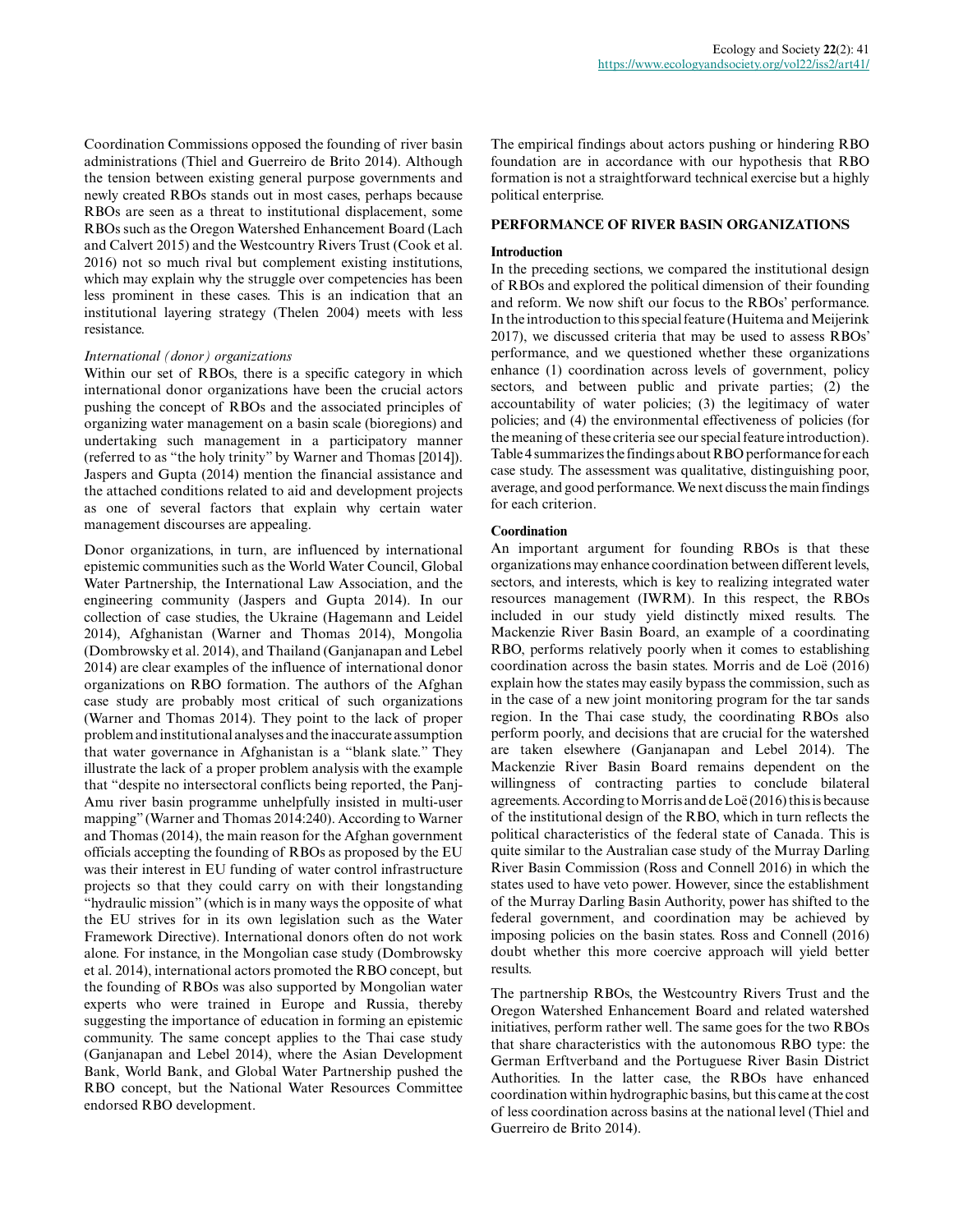|                                                                                                           | Performance measure |                |            |                                |
|-----------------------------------------------------------------------------------------------------------|---------------------|----------------|------------|--------------------------------|
| Name of river basin organization                                                                          | Coordination        | Accountability | Legitimacy | Environmental<br>effectiveness |
| Mackenzie River Basin Board                                                                               | Poor                | Average        | Average    | Poor                           |
| Oregon Watershed Enhancement Board                                                                        | Good                | Good           | Good       | Average                        |
| <b>Westcountry Rivers Trust</b>                                                                           | Good                | Good           | Good       | Good                           |
| Erftverband                                                                                               | Good                | Good           | Good       | Good                           |
| Portuguese River Basin District Authorities and<br><b>Councils</b>                                        | Average             | Average        | Average    | Unknown                        |
| Breede-Overberg Catchment Management Agency                                                               | Good                | Average        | Average    | Unknown                        |
| Western Bug River Basin Administration and<br>Council                                                     | Poor                | Average        | Average    | Unknown                        |
| Lower Kunduz and Taloquan River Basin Agencies<br>and Councils                                            | Poor                | Poor           | Poor       | Poor                           |
| Mongolian River Basin Administrations and<br><b>Councils</b>                                              | Poor                | Poor           | Average    | Unknown                        |
| Ping River Basin Committee and Mae Kuang Sub-<br>basin working group                                      | Poor                | Average        | Poor       | Poor                           |
| Murray-Darling Basin Authority, Murray-Darling<br>Basin Ministerial Council, Basin community<br>committee | Average             | Average        | Average    | Unknown                        |

**Table 4.** Findings on the performance of the river basin organizations. A rank of "unknown" indicates that no data were available.

The agency type RBOs, which were founded in the Ukraine (Hagemann and Leidel 2014), Afghanistan (Warner and Thomas 2014), and Mongolia (Dombrowsky et al. 2014) with the help of international donor organizations, have been less successful in achieving coordination so far. The reasons for this difficulty are the still powerful hierarchical governmental institutions in place, which hinder cross-sector exchange of information, and the failure to take account of traditional water management practices such as the Abandaz system in Afghanistan. The Breede-Overberg Catchment management agency, however, performs relatively well (Meissner et al. 2016).

#### **Accountability**

Whereas in democracies, general-purpose governments such as provinces, municipalities, or state governments mostly have a directly elected council that is accountable to the public (the electorate), accountability relations of RBOs are more complicated. River Basin Boards or Councils are not directly elected and often consist of representatives of lower levels of government, sometimes supplemented with representatives from nongovernmental organizations or industries. In these cases, the RBO is accountable to the representatives of the member organizations, which in turn are accountable to their constituencies. Furthermore, the case studies reveal differences between formal accountability and accountability in practice. As Morris and de Loë (2016) explain, the Mackenzie River Basin Board is accountable to the Ministers, but the Ministers are not held accountable for progress made. The case studies of the Breede-Overberg Catchment Management Agency (Meissner et al. 2016), Murray-Darling Basin Authority (Ross and Connell 2016), and the transformation of the Portuguese Water District Administrations into agencies (Thiel and Guerreiro de Brito 2014) all illustrate that centralization enhances accountability of the RBO to the national Ministers and government, but that may come at the cost of accountability to subnational governments (or states within a federal state).

In Ukraine (Hagemann and Leidel 2014), Afghanistan (Warner and Thomas 2014), and Mongolia (Dombrowsky et al. 2014), the RBOs have poor performance in terms of accountability. In the Ukraine case, members of the river basin council are not held accountable. In Afghanistan, informal institutions and practices are far more important than the formal ones. In both the Ukrainian and Mongolian case studies, the respective authors report that corruption in these countries is widespread (Dombrowsky et al. 2014, Hagemann and Leidel 2014; see also Jaspers and Gupta 2014). Again, the Westcountry Rivers Trust (Cook et al. 2016) and the Oregon Watershed Enhancement Board and related watershed initiatives (Lach and Calvert 2014) perform rather well.

## **Legitimacy**

In the introduction to this special feature, we also raised the question of to what extent RBOs, once founded, enhance the legitimacy of water management policies. The answer to this question is positive for the Oregon Watershed Enhancement Board (Lach and Calvert 2014), the Westcountry Rivers Trust (Cook et al. 2016), and the German Erftverband (Hüesker and Bernhardt 2014). The analysts of these case studies all point to high input and output legitimacy of the RBOs, and perhaps it is no accident that these are all RBOs that operate on a relatively small scale and emphasize collective action. The results for the case studies of the Mackenzie River Basin Board (Morris and de Loë 2016) and the Breede-Overberg Catchment Management Agency (Meissner et al. 2016) show a mixed picture. In the former case, input legitimacy falls short because the contracting parties have historically failed to engage Aboriginal people and make effective use of traditional ecological knowledge, and the output legitimacy is questioned by many. In the latter case, input legitimacy is considered high because of the involvement of a wide range of stakeholders, but it is also low because of persistent major inequalities between stakeholders. The case studies in which international donor organizations played a key role in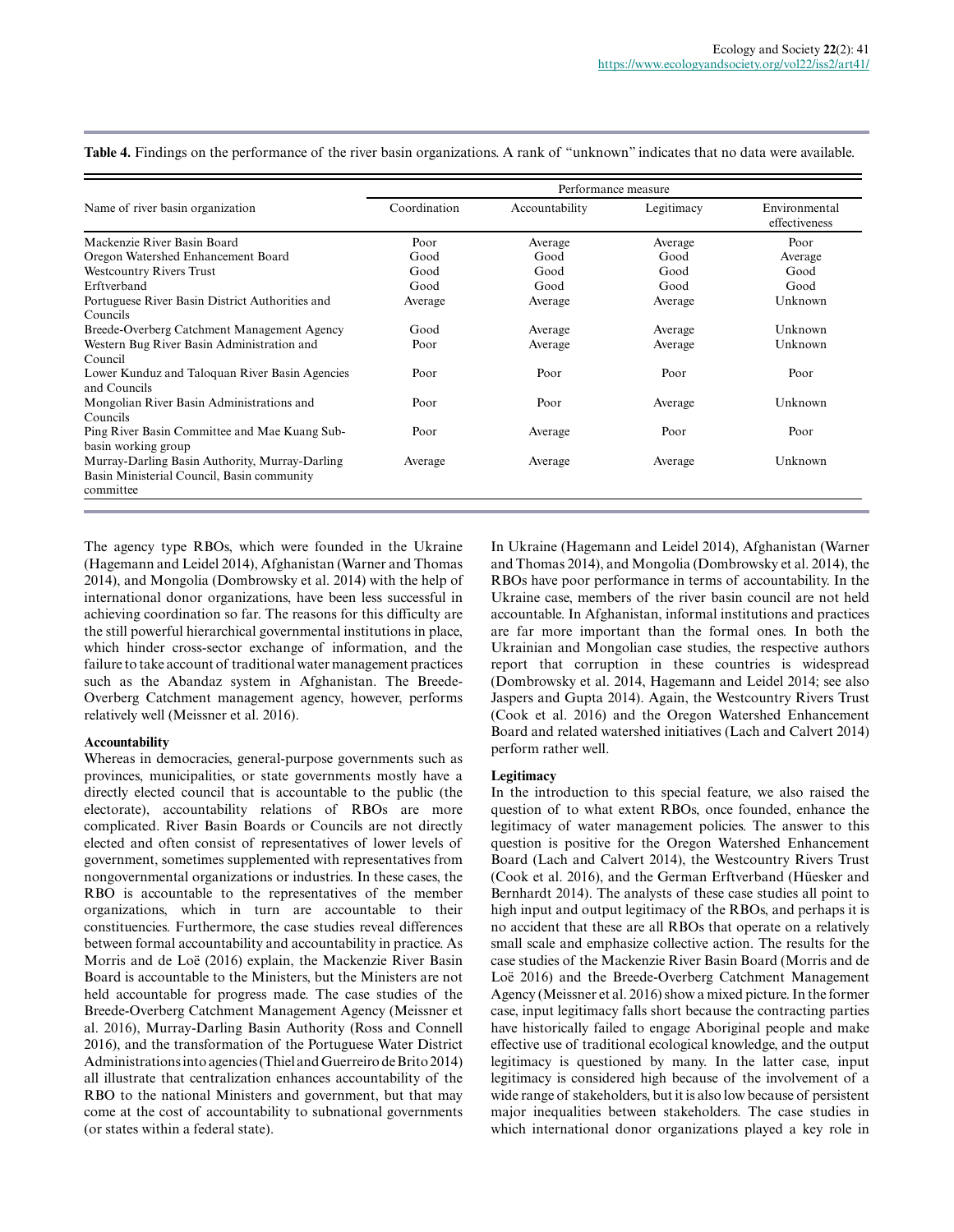initiating the founding of RBOs, i.e., Ukraine, Afghanistan, Mongolia, and Thailand, show poor to average performance. Hagemann and Leidel (2014) refer to low nongovernmental organization participation in the Ukrainian Western Bug basin, and Warner and Thomas (2014) refer to a lack of support for newly established RBOs and greater support for the much less democratic yet still effective institutions in place. Dombrowsky et al. (2014) are slightly more positive, concluding that Mongolian River Basin Councils, to some extent, have enhanced the legitimacy of river basin policies. Ganjanapan and Lebel (2014) point to the lack of public participation in the Mae Kuang watershed, and Ross and Connell (2016) come to the conclusion that the recently adopted centralized, top-down approach to river basin management in Australia has, to some extent, reduced input legitimacy at regional and local levels.

#### **Environmental effectiveness**

The criterion of environmental effectiveness provided the greatest challenge for the authors participating in this comparative project. In their assessments, they primarily relied on expert judgments, but were faced with several complications, not the least of which is the attribution problem. Because RBOs operate within complex institutional environments in which many other organizations affect the state of water systems through their policies or activities, it is not possible to isolate the effect of contributions made by the RBOs. The authors who studied recent examples of the founding or reform of RBOs obviously argued that it was too early to make such judgments because there is a time lag between the founding of an RBO and the first policies and action plans being drafted, let alone the actual implementation of those plans. However, other authors did find some evidence of environmental effectiveness. In the case of the Murray-Darling basin organization, for instance, a plan was drafted that included comprehensive measures to improve environmental performance, although Ross and Connell (2016) point to the serious risk of implementation failure for the RBO because of distrust between the main actors and the withdrawal of financial contributions by the states. Morris and de Loë (2016) argue that the environmental effectiveness of the Mackenzie River Basin Board is quite low. They suggest that this should not be attributed to a poorly functioning organization per se, but to the institutional design (and specifically, the authority and aggregation rules) of the Board, which leaves all decision-making power with the basin jurisdictions. The environmental performance of the Oregon Watershed Enhancement Board is less clear. Although the Board is generally perceived as successful in stimulating numerous habitat restoration projects, there is no proof of recovery of the salmon population yet (Lach and Calvert 2014); in addition, it is not possible to compare the current approach in Oregon with the state's initially intended approach because that approach was politically unfeasible, potentially suggesting a tension between effectiveness and feasibility.

Similar to the other criteria, the German Erfverband performs well in the view of almost all decision makers and stakeholders. According to Hüesker and Bernhardt (2014), the problem-solving capacity of the Erftverband and similar water boards in the state of North Rhine Westphalia is higher compared to the environmental performance of state's regions where such water boards are absent. The Westcountry Rivers Trust (Cook et al. 2016) also performs well: best management practices are

introduced, advice is produced for farmers, landscape restoration is achieved, and farm efficiency savings are made. Ganjanapan and Lebel (2014), however, are rather negative about the effectiveness of the Thai RBOs they studied because, in their eyes, the RBOs avoid difficult allocation issues, and decisions that really matter are taken elsewhere, including by the previously existing institutions. Finally, in the Afghan case study, environmental issues simply have not been recognized at all (Warner and Thomas 2014). However, as in the Thai case, the Afghan case does demonstrate how older institutions sometimes continue to work despite the new layer, so perhaps there is still hope for success.

## **RELATIONSHIP BETWEEN RIVER BASIN ORGANIZATION DESIGN AND PERFORMANCE: LESSONS LEARNED**

## **Introduction**

We use the remainder of this article to explore the interrelationship between design and performance. In other words, which design features inhibit or enhance an RBO's performance? This question is as difficult to answer as it is relevant because there are many factors that potentially affect an RBO's performance, and it is difficult to disentangle these factors, let alone assess their relative importance (attribution is difficult). However, we observed several salient patterns that suggest connections between RBO design and performance that deserve attention. In the rich collection of case studies, four factors stand out as being particularly relevant to (re)designing RBOs: (1) institutional interplay or the relationship between the RBO and its broader (previously existing) institutional environment; (2) the ability to generate sufficient resources not only for staffing the RBO, but also for realizing its policies; (3) the dilemma of centralization and decentralization of basin policies; and (4) the time required for RBO reform and impact. Each of these aspects are examined next.

#### **Institutional interplay**

RBOs are examples of special-purpose organizations that are organized on a basin scale. With the exception of the Oregon Watershed Enhancement Board, a case that stands out somewhat in this respect, the geographical scope of each of the RBOs analyzed was at least partially based on hydrological boundaries. Although we saw that administrative, financial, economic, and other pragmatic considerations also play a role in carving out river basin boundaries (see also the section on boundary rules), for the cases included in this study, a claim could be made that the geographical scope of the RBO does correspond, at least to some degree, with the scale at which water management issues manifest themselves. In other words, there is a certain level of fit between the institutions and the bioregions they aim to manage, an outcome that is in line with the international discourse on RBOs. However, at the same time, and quite revealingly, the case studies examined give every indication that the realization of spatial fit between problems and institutions is no guarantee of good performance. In fact, a more influential factor for performance is the relation of the new RBOs to the existing institutional environment, which may be called "institutional interplay" (compare Young 2002). The case studies show that discussions about the foundation of RBOs do not take place in a vacuum; many tasks potentially taken up by a new RBO are normally already performed by existing organizations. In addition, whereas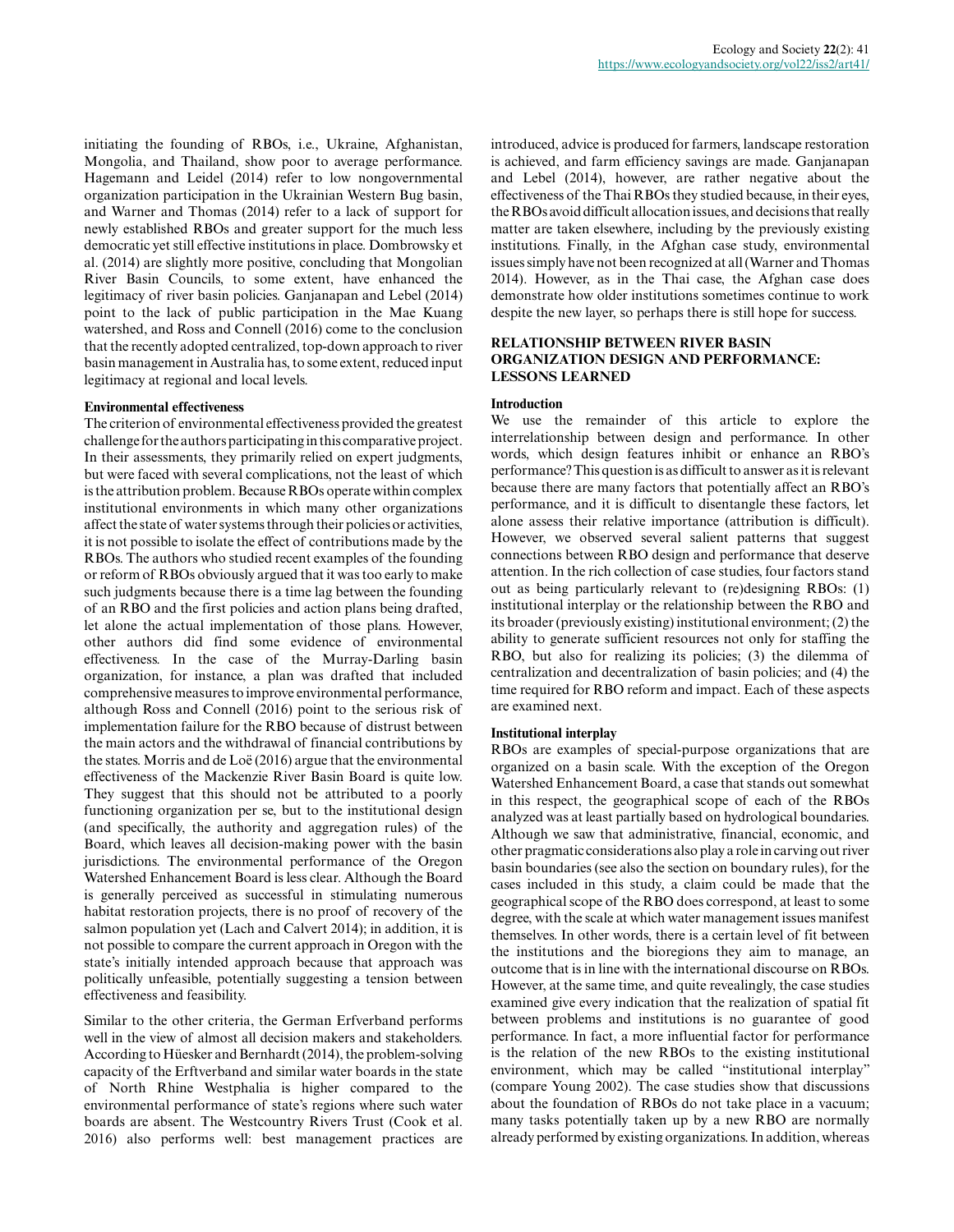many proponents of RBOs hope for "strong" RBOs that take over many of these tasks and integrate them ("institutional displacement" in Thelen's [2004] terms), the reality is that "weak" RBOs with relatively few powers are much more politically feasible in practice. The consequence is that new RBOs are layered on top of existing organizations, and previously existing organizations take varying degrees of control over the new RBOs. Therefore, the RBOs examined were almost always highly dependent on other organizations for realizing their objectives, and their performance was highly dependent on the effective management of institutional interplay. Problematic institutional interplay stands out as a key factor that causes poor RBO performance.

This effect is particularly evident in the cases in which international donor organizations, instead of national or local actors, were the main instigators of institutional change. It would seem that "institutional engineering" by such actors is characterized by a lack of knowledge about the existing structures or a lack of awareness that the relations between these and the new RBO should be defined. Indeed, Hagemann and Leidel (2014:230,224) conclude that in the Ukraine, "[…] the RBOs have been installed within an existing system without having their interrelationship to the other authorities clearly defined," and, about these other authorities, they state, "They keep working on their assigned tasks and follow the old institutional structures from Soviet times. This means they are strictly subordinated to their superiors, particularly the Ministries." Similar observations were made regarding the Afghan case study (Warner and Thomas 2014), where a new formal system was introduced that reflects many traits of the modern IWRM discourse (e.g., the devolution of power and stakeholder participation) but ignores the traditional Abandaz system that continues to influence decision making on the ground. As Warner and Thomas (2014:235) argue, this "pure," imported version of an RBO immediately failed when water allocation problems surfaced and was replaced by a sporadically emerging ad-hoc variety of mixing formal and informal institutions, which performed reasonably well. These findings correspond with Jaspers and Gupta's (2014:56) observation that "many of these discourses [about water governance] are imported into the developing countries and may, on occasion, even be seen as alien to local cultures." Dombrowsky et al. (2014) recognize the relevance of institutional interplay as well. They conclude that the Mongolian democratization and decentralization process, which started in the 1990s, has not been completed yet, a factor that substantially influences RBO performance. Therefore, they suggest that the evolution of the overall governance context is highly relevant to understanding the functioning of the RBOs. Ganjanapan and Lebel (2014:307) also emphasize the relevance of institutional interplay for understanding RBO performance when they argue, "As local administrative organisations have become increasingly important in terms of budget allocation and natural resources management responsibilities within their jurisdictions, it is difficult to plan or manage based on watershed units alone."

Interplay is an issue for Western RBOs as well. Morris and de Loë (2016) basically conclude that the success of the Mackenzie River Basin Board, as an example of a coordinating type RBO, is in the hands of the governments of the participating provinces and territories. One may argue that this is because of the limited competencies granted to the commission by the basin states, but even in the case of the Murray-Darling basin organization, which has more competencies to see through its basin policies, Ross and Connell (2016) point to the relevance of institutional interplay. They argue that it remains to be seen whether the institutional redesign of basin institutions will be successful in the end because the many different parties involved in the implementation of river basin policies have ample opportunities to frustrate the implementation process. These findings relate to the fundamental question posed by Jaspers and Gupta (2014:43) "whether water is a 'sector' in itself or a cross-cutting issue and whether it should be dealt with in relation to its nexus with other sectors and priorities in society." Because the drivers of change in the water sector often arise in other sectors that have other priorities, "[...] this may lead to questioning the very basis of the RBO whose fundamental logic is the hydrological entity encapsulated in a river" (Jaspers and Gupta 2014:58). The experts engaged in RBO design seem to embrace modern water discourses so enthusiastically that they tend to forget to perform sound problem analysis (see also Warner and Thomas 2014) and to take account of the specificities of the institutional environment in which they are working, and thus they underestimate the inertia and pathdependent development of institutions. Given the results of the case studies, we would not go as far to advise against the founding of RBOs at all, but rather to take better account of and establish connectivity with the institutions in place.

## **Resources**

A second factor that deserves attention is also related to political battles that predate the foundation of RBOs. In practice, the ability of the RBOs to generate resources for both staffing the RBO and realizing its river basin policies turns out to be very limited. This relates to the pay-off rules that we discussed. The ability to generate resources is a crucial success factor for RBO performance. The Mackenzie River Basin Board has a secretariat with a staff of one person with a rather limited budget, which reflects the (un)willingness of the states to share powers with an RBO (Morris and de Loë 2016). The limited resources and the unwillingness to share power may explain the overall poor performance of this coordinating type RBO. This straightforward argument presents a fundamental structure-agency, or chicken and egg, problem. Of course, one might dream about powerful, integrative, and inclusive RBOs that are also able to generate the necessary resources, but such organizations may only be realized once other actors are willing to share their powers. The case studies show that they generally are not inclined to do so; hence, institutional interplay remains crucial.

We observed some creative examples of resource acquisitions in the cases studied. The Oregon Watershed Enhancement Board has 27 staff members and receives 7.5% of lottery revenues in Oregon, which makes it a relatively powerful and successful organization (Lach and Calvert 2014). The relatively strong performance of the Westcountry River Trust could partly be attributed to the partnership's ability to mobilize (mainly EU) financial resources successfully (Cook et al. 2016). In the German Erftverband, good performance should partly be attributed to the RBO's ability to generate its own resources through the collection of user and pollution fees (Hüesker and Bernhardt 2014). In sharp contrast with these successful cases is Ukraine: fees collected from water users are all sent to the national government in Kiev, which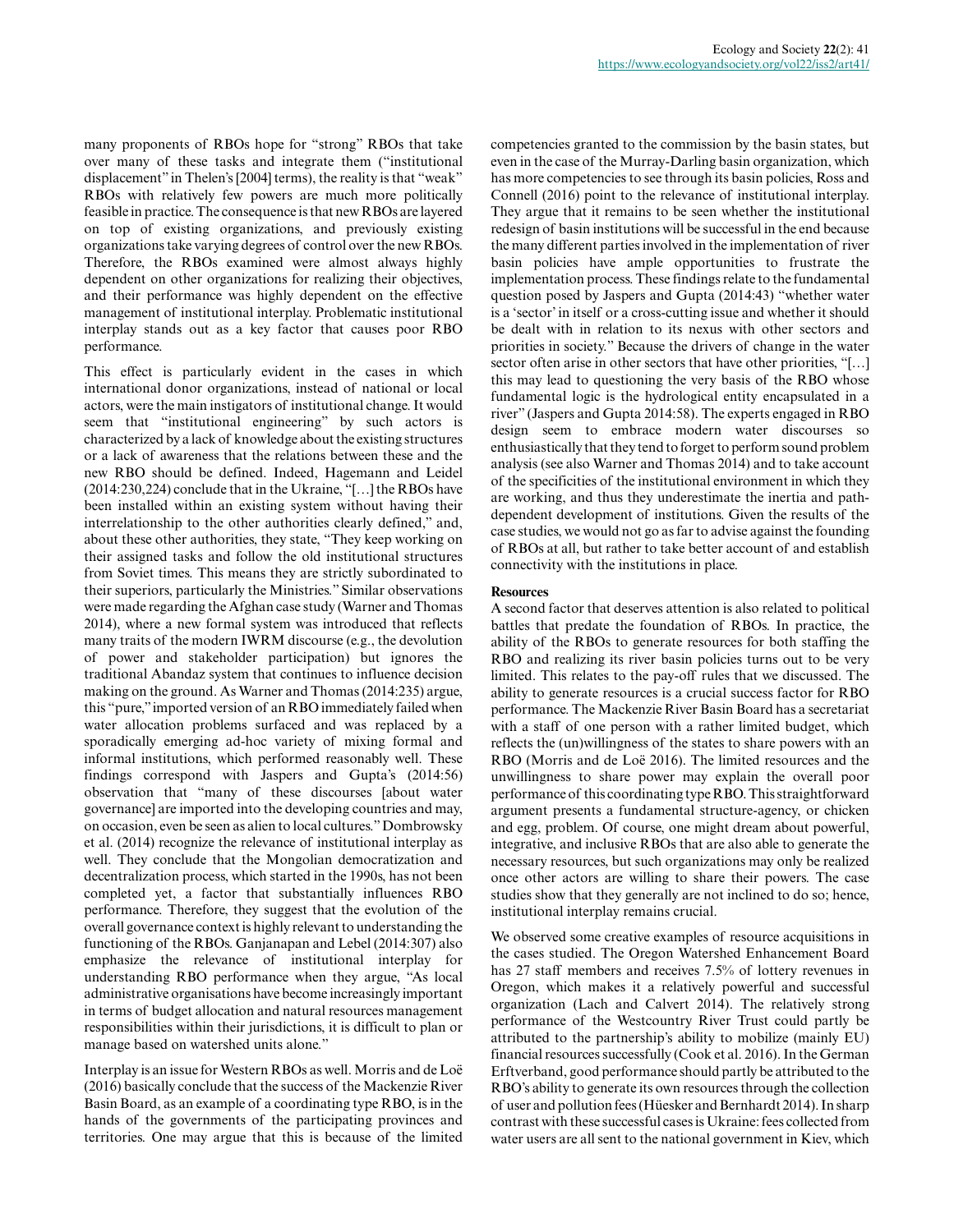makes only 30% of the proceeds available for investment in water resources management (Hagemann and Leidel 2014). In the Mongolian case study, the staffing of the RBO is secured through the national budget, but no financial resources have been allocated for drafting and implementing plans. Although new legal arrangements for water pricing and collecting fees were made recently, their implementation is uncertain because watermonitoring institutions are still underequipped and understaffed (Dombrowsky et al. 2014). Ganjanapan and Lebel (2014:312) also point to the relevance of sufficient resources, stating, "The first decade has been largely spent filling and re-filling committees and working groups which rarely meet and have only very modest budgets, little dedicated office support and limited authority." The Australian case is a very specific one because of the increasingly influential role of the water market. The federal government continues to buy water rights as a means to return water resources to environmentally sustainable levels of extraction, and the Commonwealth Environmental Water Holder is expected to become an even more powerful actor in the future. In short, the cases studies reveal different mechanisms for generating resources for staffing RBOs and for implementing basin policies, and because such mechanisms are highly relevant for RBO performance, they deserve attention to be paid to their institutional design.

## **Dilemma of (de)centralization**

A third common theme running through the case studies relates to the dilemma of (de)centralization. The dilemma, which affects both the effectiveness and the legitimacy of the RBOs, is that centralized and closed decision-making processes may enable the RBO to make good progress and to develop "rational" policies taking into account the hydrological relations within and across large basins. However, such a centralized approach also typically comes at the cost of (input) legitimacy. In contrast, decentralized and open decision-making processes may enhance legitimacy but slow down decision making and lead to suboptimal outcomes at larger scales.

In the case studies presenting longitudinal analyses of RBO development, we observed parties struggling with this dilemma and quite a bit of oscillation between the two ends of the spectrum. In the South African case study, after major efforts were made to decentralize basin policies and to organize more inclusive processes, the poor progress made with this approach recently triggered a process of increased centralization (Meissner et al. 2016). "[..] there are indications that future CMA [Catchment Management Agency] establishment processes […] will be conducted by means of more streamlined processes that focus primarily on efficiency and only draw in stakeholders where needed. While this development may speed up the CMA establishment process countrywide, it may have negative consequences for more marginalized stakeholders to participate in the CMA process and to ensure that their interests are represented" (Meissner et al. 2016). In Australia, the lack of results from the interstate Murray Darling Basin Commission was the main reason for the Australian federal state to centralize water management competencies and to establish new Murray Darling basin organizational arrangements (Ross and Connell 2016). Likewise, their poor performance in establishing coordination across basins (besides the predominant hope for financial savings) was an important reason for the Portuguese national government

to start reforming the River Basin District Authorities, which are an example of autonomous RBOs, into agency-type organizations again, so as to increase the possibilities for steering and controling these organizations (Thiel and Guerreiro de Brito 2014). The researchers who investigated the Portuguese and Australian case studies express serious doubts about the effectiveness of these changes, mainly because support for the reform by parties who need to implement the new structures is often lacking. Based on these observations, we suggest that parties involved in reform processes should develop a better awareness of the inherent dilemmas of either decentralizing or centralizing basin policies. They would be better to try to compensate carefully for perceived drawbacks of either one of the approaches rather than to organize the system radically once again. This brings us to our final observation, which is on the relevance of time in institutional design processes and assessing RBOs' performance.

#### **Time**

If the discussion on the formation and design of RBOs already shows much signs of political bickering (although not always on the topics we expected), several of the case studies show that this is far from the end of such politicking. Once the organizations have been established, the struggle over their institutional design and performance often continues. The reason for this is that new organizations that are layered on top of existing ones can eventually transform an institutional regime. To prevent that risk from materializing, opponents of RBOs and those with a different view of their appropriate design try to redesign the institutions if they get the chance. However, this means that a certain design has very limited time to settle and to prove itself. Indeed, several authors questioned the speed with which RBOs are being reformed. Basically, their argument is that the system in place was not granted sufficient time to prove effective. As one of the informants on the Mongolian case study states, "The work with the four river basin councils had just started working very well, people were aware of river basin management and integrated water resources management, and then this work was suddenly stopped" (Dombrowksy et al. 2014:284). Likewise, Thiel and Guerreiro de Brito (2014) ask why the seemingly promising River Basin District Authorities were not granted more time to prove themselves, and Ross and Connell (2016) question whether the Murray-Darling Basin Commission was given enough time to become successful. "[… T]he effectiveness of new initiatives has been reduced because initiatives are overtaken or abandoned before they have had time to prove themselves or before they have been properly evaluated" (Ross and Dovers 2008, as quoted by Ross and Connell 2016). These observations underscore our claim that those involved in reform processes should be careful with introducing frequent radical changes.

Our study on the design and performance of different types of RBOs demonstrates that realizing a bioregional approach, which is one of the key prescriptions of adaptive comanagement (Huitema et al. 2009), is not an easy task. It inevitably involves the development of new institutions, which may vary from light coordination structures to the foundation of more powerful organizations. More often than not, these new institutions are perceived as a threat by preexisting institutions, which may not be interested in realizing a bioregional approach. Therefore, the establishment of institutions supporting a bioregional approach is invariably a political process. This implies that the roles and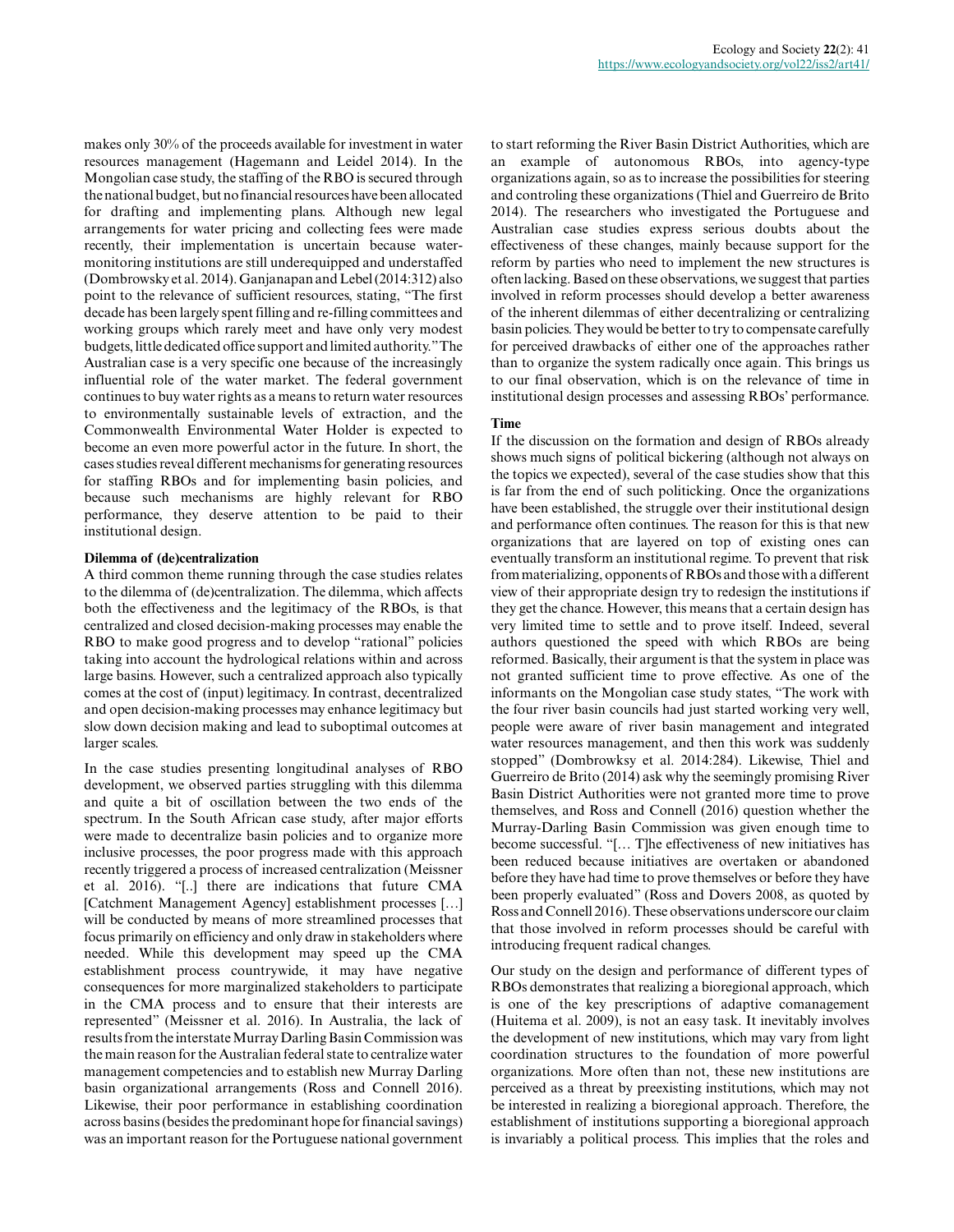tasks of the organizations involved need to be negotiated, and interplay between these organizations needs to be managed. Another design issue that warrants attention is the ability of the institutions to generate sufficient resources both for planning on a bioregional scale and for implementing the necessary measures. Finally, newly established institutions for bioregional management should be granted sufficient time to prove successful, and institutional changes should be based on careful monitoring and evaluation of institutional performance.

To conclude, it seems that the foundation of autonomous or agency type of RBOs has much in common with a Pyrrhus victory. The proponents may be successful in establishing a powerful RBO, but the more power and resources the RBOs has, the more opponents will be inclined to regain power and to hinder the RBO's success. This situation may easily lead to one in which high expectations are not met. It might well be that establishing lighter, coordinating or partnership types of RBOs is a more effective strategy in the long run because such RBOs meet with less resistance.

*Responses to this article can be read online at:* [http://www.ecologyandsociety.org/issues/responses.](http://www.ecologyandsociety.org/issues/responses.php/9388) [php/9388](http://www.ecologyandsociety.org/issues/responses.php/9388)

#### **Acknowledgments:**

*An earlier version of this article was published as: Meijerink, S., and D. Huitema. 2014. Institutional design, politics and performance of river basin organisations. Pages 356-391 in* D. Huitema and S. Meijerink, editors. *The politics of river basin organisations: coalitions, institutional design choices and consequences.* Edward Elgar, Cheltenham, UK. The authors thank Edward Elgar Publishing for kindly giving permission for the use of this material. We owe a debt of gratitude to the investigators of the various case studies: Michelle Morris and Rob de Loë (Canada); Denise Lach and Dan Calvert (USA); David Benson, Hadrian Cook, and Laurence Couldrick (Great Britain); Frank Hüesker and Christoph Bernhardt (Germany); Andreas Thiel and António Guerreiro de Brito (Portugal); Richard Meissner, Nikki Funke, and Karen Nortje (South Africa); Nina Hagemann and Marco Leidel (Ukraine); Jeroen Warner and Vincent Thomas (Afghanistan); Ines Dombrowsky, Annabele Houdret, and Lena Horlemann (Mongolia); Santita Ganjanapan and Louis Lebel (Thailand); Andrew Ross and Daniel Connell (Australia); and to Frank Jaspers and Joyeeta Gupta for their analysis of the global discourse on river basin organizations.

## **LITERATURE CITED**

Comodomos, G., and J. Ferrer. 2011. Incremental institutional change and Australian universities. *International Review of Business Research Papers* 7(1):330-339. [online] URL: [http://www.](http://www.irbrp.com/static/documents/January/2011/25.%20George%20Comodromos-FINAL.pdf) [irbrp.com/static/documents/January/2011/25.%20George%](http://www.irbrp.com/static/documents/January/2011/25.%20George%20Comodromos-FINAL.pdf) [20Comodromos-FINAL.pdf](http://www.irbrp.com/static/documents/January/2011/25.%20George%20Comodromos-FINAL.pdf)

Cook, H., D. Benson, and L. Couldrick. 2016. Partnering for bioregionalism in England: a case study of the Westcountry Rivers Trust. *Ecology and Society* 21(2):38. [http://dx.doi.](http://dx.doi.org/10.5751/ES-08504-210238) [org/10.5751/ES-08504-210238](http://dx.doi.org/10.5751/ES-08504-210238) 

Dombrowsky, I., A. Houdret, and L. Horlemann. 2014. Evolving river basin management in Mongolia? Pages 265-297 *in* D. Huitema and S. Meijerink, editors. *The politics of river basin organisations: coalitions, institutional design choices and consequences.* Edward Elgar, Cheltenham, UK. [http://dx.doi.](http://dx.doi.org/10.4337/9781782549222.00016) [org/10.4337/9781782549222.00016](http://dx.doi.org/10.4337/9781782549222.00016) 

Ganjanapan, S., and L. Lebel. 2014. Interplay between new basin organisations, pre-existing institutions and emerging environmental networks in the Mae Kuang watershed, northern Thailand. Pages 298-325 *in* D. Huitema and S. Meijerink, editors. *The politics of river basin organisations: coalitions, institutional design choices and consequences.* Edward Elgar, Cheltenham, UK. [http://dx.doi.](http://dx.doi.org/10.4337/9781782549222.00017) [org/10.4337/9781782549222.00017](http://dx.doi.org/10.4337/9781782549222.00017) 

Hagemann, N., and M. Leidel. 2014. Introducing river basin management in a transitional context: a case study about Ukraine. Pages 210-233 *in* D. Huitema and S. Meijerink, editors. *The politics of river basin organisations: coalitions, institutional design choices and consequences.* Edward Elgar, Cheltenham, UK. [http://](http://dx.doi.org/10.4337/9781782549222.00014) [dx.doi.org/10.4337/9781782549222.00014](http://dx.doi.org/10.4337/9781782549222.00014)

Hüesker, F., and C. Bernhardt. 2014. State-founded water boards in industrialised Western Germany. Pages 140-161 *in* D. Huitema and S. Meijerink, editors. *The politics of river basin organisations: coalitions, institutional design choices and consequences.* Edward Elgar, Cheltenham, UK. <http://dx.doi.org/10.4337/9781782549222.00011>

Huitema, D., and S. Meijerink, editors. 2009. *Water policy entrepreneurs: a research companion to water transitions around the globe.* Edward Elgar, Cheltenham, UK.

Huitema, D., and S. Meijerink, editors. 2014. *The politics of river basin organisations: coalitions, institutional design choices and consequences.* Edward Elgar, Cheltenham, UK. [http://dx.doi.](http://dx.doi.org/10.4337/9781782549222) [org/10.4337/9781782549222](http://dx.doi.org/10.4337/9781782549222) 

Huitema, D., and S. Meijerink. 2017. The politics of river basin organizations: institutional design choices, coalitions, and consequences. *Ecology and Society* 22(2):42. [http://dx.doi.](http://dx.doi.org/10.5751/ES-09409-220242) [org/10.5751/ES-09409-220242](http://dx.doi.org/10.5751/ES-09409-220242) 

Huitema, D., E. Mostert, W. Egas, S. Moellenkamp, C. Pahl-Wostl, and R. Yalcin. 2009. Adaptive water governance: assessing the institutional prescriptions of adaptive (co-)management from a governance perspective and defining a research agenda. *Ecology and Society* 4(1):26. [online] URL: [http://www.ecologyandsociety.](http://www.ecologyandsociety.org/vol14/iss1/art26/) [org/vol14/iss1/art26/](http://www.ecologyandsociety.org/vol14/iss1/art26/)

Jaspers, F., and J. Gupta. 2014. Global water governance and river basin organisations. Pages 38-66 *in* D. Huitema and S. Meijerink, editors. *The politics of river basin organisations: coalitions, institutional design choices and consequences.* Edward Elgar, Cheltenham, UK.<http://dx.doi.org/10.4337/9781782549222.00007>

Kingdon, J. W. 1995. *Agendas, alternatives, and public policies.* Second edition. HarperCollins, New York, New York, USA.

Kiser, L. L., and E. Ostrom. 1982. The three worlds of action: a meta-theoretical synthesis of institutional approaches. Pages 179-222 *in* E. Ostrom, editor. *Strategies of political inquiry.* Sage, Beverly Hills, California, USA.